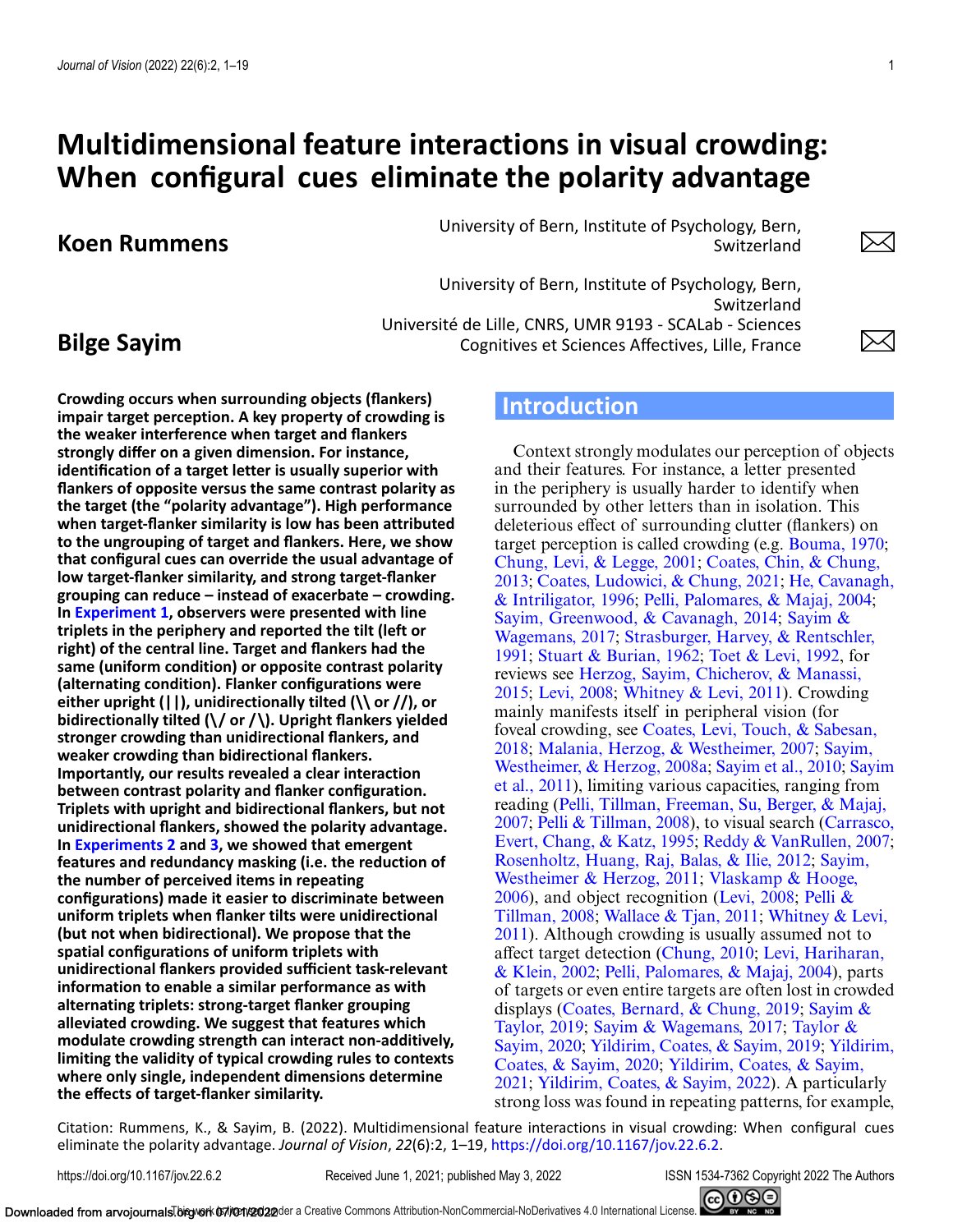Crowding has several key properties. Typically, crowding is stronger when flankers are located closer to the target [\(Bouma, 1970;](#page-15-0) [Toet & Levi, 1992\)](#page-17-0). Another signature characteristic of crowding is its dependence on target-flanker similarity. Target identification is generally better when the similarity between the target and its surrounding flankers is low. For instance, it was shown that identifying a crowded letter was superior with opposite compared to same contrast [polarity flankers \(](#page-16-0)[Chung & Mansfield, 2009](#page-15-0)[;](#page-16-0) Kooi, Toet, Tripathy, & Levi, 1994; [Rosen & Pelli, 2015;](#page-17-0) [Rummens & Sayim, 2019;](#page-17-0) [Rummens & Sayim, 2021\)](#page-17-0), a benefit referred to as the "polarity advantage" [\(Chakravarthi & Cavanagh, 2007\)](#page-15-0). Similarly, previous studies revealed that flanker tilts closer to the target orientation yielded stronger crowding than flanker tilts [further away \(](#page-16-0)[Andriessen & Bouma, 1976](#page-15-0)[;](#page-16-0) Hariharan, Levi, & Klein, 2005; [He, Wang, & Fang, 2019;](#page-16-0) Levi, [Hariharan, & Klein, 2002;](#page-16-0) Solomon, Felisberti, & Morgan, 2004; [Wilkinson, Wilson, & Ellemberg, 1997\)](#page-17-0). This "similarity rule" of crowding has been shown for a broad range of other features, such as binocular [disparity \(](#page-16-0)[Astle, McGovern, & McGraw, 2014](#page-15-0)[;](#page-16-0) Kooi et al., 1994; [Sayim et al., 2008a](#page-17-0)[\), color \(Greenwood](#page-15-0) & Parsons, 2020; [Kooi et al., 1994;](#page-16-0) Manassi, Sayim, & Herzog, 2012; [Põder, 2007;](#page-16-0) [Sayim, Westheimer, &](#page-16-0) [Herzog, 2008a\), complexity \(Bernard & Chung, 201](#page-17-0)[1;](#page-15-0) [Sayim & Wagemans, 2017](#page-17-0)[\), motion \(Greenwood &](#page-15-0) [Parsons, 2020\), and shape \(Kooi et al., 1994;](#page-16-0) Nazir, 1992; [Manassi et al., 2012;](#page-16-0) Sayim, Westheimer, & Herzog, 2010; but see [Melnik, Coates, & Sayim, 2](#page-17-0)[020\)](#page-16-0).

The similarity rule suggests that crowding is always weaker when the closest flankers strongly differ from the target on a given dimension. However, purely local interactions between the target and the innermost flankers do not reliably predict crowding. Instead, performance depends on the whole configuration, and, more specifically, on how strongly a target groups with its global context (the target and all its flankers; e.g. [Choung, Bornet, Doerig, & Herzog, 2021;](#page-15-0) Doerig, [Bornet, Rosenholtz, Francis, Clarke, & Herzog,](#page-15-0) 2019; [Herzog & Manassi, 2015;](#page-16-0) Sayim, Westheimer, & Herzog, 2010; [Sayim et al., 2011\). For example,](#page-17-0) offset discrimination for a black vernier was worse when embedded in an array of alternating black and white flanking lines compared to when all flanking lines were white [\(Sayim et al., 2008a\)](#page-17-0). The innermost flankers were white in both conditions, hence, not the local but the global target context accounted for the different results. In general, local target-flanker

similarity falls short when predicting performance in crowding tasks. Instead, how strongly the target groups with its global context needs to be taken into account. Several measures have been proposed to quantify target-flanker grouping. When observers rated how much the target stood out from its flankers, higher target conspicuity was associated with weaker crowding [\(Saarela, Sayim, Westheimer, & Herzog, 2009;](#page-17-0) [Sayim & Cavanagh, 2013\)](#page-17-0). Similarly, performance in a visual search task was predictive of crowding: targets that "popped out" in visual search were less crowded [\(Gheri, Morgan, & Solomon, 2007;](#page-15-0) Sayim, [Westheimer, & Herzog, 2011\). Moreover, contextual](#page-17-0) modulation itself was proposed as a measure of grouping strength, with performance in a crowding task quantifying the strength of (target-flanker) grouping [\(Sayim, Westheimer, & Herzog, 2010\)](#page-17-0). In general, it was shown that when target-flanker grouping was weak, the target stood out from its context, resulting in better [performance than when grouping was strong \(Banks,](#page-15-0) Larson, & Prinzmetal, 1979; [Livne & Sagi, 2007;](#page-16-0) Livne & Sagi, 2010; [Malania, Herzog, & Westheimer, 2007;](#page-16-0) [Manassi, Sayim, & Herzog, 2012;](#page-16-0) [Rosen & Pelli, 2015;](#page-17-0) [Saarela, Sayim, Westheimer, & Herzog, 2009;](#page-17-0) Sayim, Westheimer, & Herzog, 2010; [Sayim et al., 2011\)](#page-17-0).

Conventional crowding rules of spacing, similarity, and grouping have typically been shown using task-irrelevant flankers: observers were asked to report a single target, while processing of the flankers was not required. However, when the context was task-relevant, previous studies showed that conventional crowding [rules did not readily apply \(Melnik, Coates, & Sayim,](#page-16-0) 2018; [Rummens & Sayim, 2021\)](#page-17-0). For instance, when all letters of a trigram had to be reported, the recognition [of the central letter was only minimally better \(Chung](#page-15-0) & Mansfield, 2009) or similar (Rummens & Sayim, [2021\) when neighboring letters had opposite compa](#page-17-0)red to identical contrast polarity. These findings are consistent with high target-flanker similarity being less costly when all letters were targets instead of a [single letter only \(](#page-17-0)[Huckauf & Heller, 2002](#page-16-0)[;](#page-17-0) Rummens & Sayim, 2021; [Zhang, Zhang, Liu, & Yu, 2012\)](#page-18-0). Furthermore, word recognition, a task in which all letters are task-relevant, has been shown to benefit from strong (compared to weak) grouping between adjacent word parts. Specifically, performance was better for words consisting of parts with the same compared to opposite polarity, revealing benefits of uniformity when multiple crowded items were task-relevant (Rummens [& Sayim, 2019\). Conventional crowding rules were also](#page-17-0) called into question when target and flankers combined into a configuration with particular emergent features. For example, when stimuli comprised a central target chevron (pointing up or down) flanked by chevrons on all four sides, crowding was surprisingly weaker at closer than at larger spacings between the target and a flanking chevron [\(Melnik, Coates, & Sayim, 2018\)](#page-16-0). This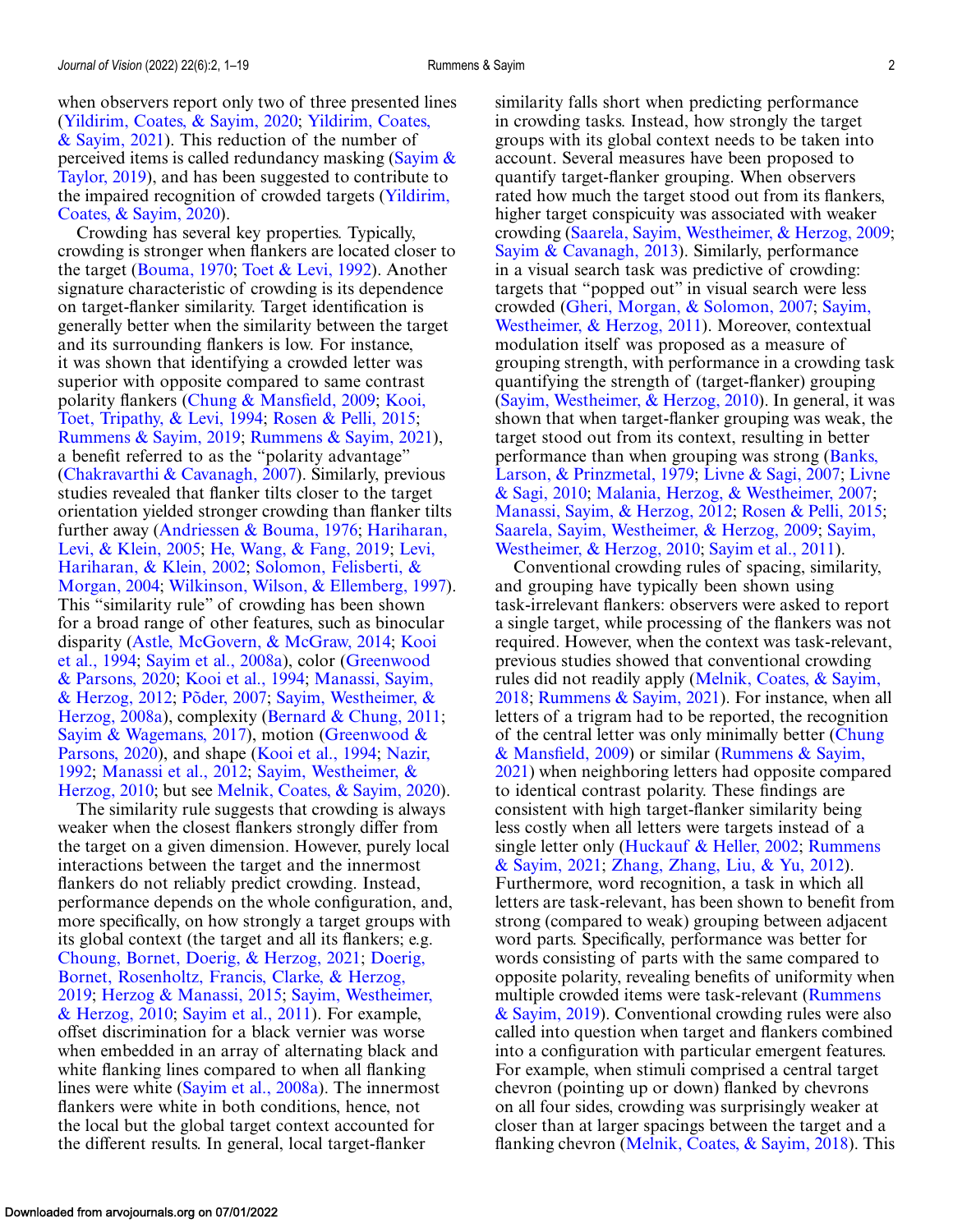reversal of the typical effect of target-flanker spacing was attributed to emergent features of the target and the (critical) flanker. The effect of strong grouping yielding weak crowding was increased when observers reported the entire target-flanker configuration (making the critical flanker task-relevant). In a subsequent study, a diamond shape was better recognized among diamonds versus Xs, again showing a reversal of the similarity rule [\(Melnik, Coates, & Sayim, 2020\)](#page-16-0). These findings suggested that strong grouping of the target with the flankers can – contrary to the generally deleterious effect – alleviate crowding. Taken together, when flankers were task-relevant or informative about target identity by forming a salient configuration with the target, key properties of crowding did no longer apply.

Effects of target-flanker similarity and grouping have typically been investigated by varying similarity on a single feature dimension, while controlling for target-flanker differences on other dimensions. For instance, studies that revealed the polarity advantage with a rotated T-task typically compared performance between stimuli comprising Ts of same versus opposite contrast polarity (e.g. [Chakravarthi & Cavanagh, 2007;](#page-15-0) [Chung & Mansfield, 2009;](#page-15-0) [Kooi et al., 1994;](#page-16-0) Rummens [& Sayim, 2021\). As all items were Ts, potential effects](#page-17-0) of shape differences between target and flankers were minimized. When target and flankers did vary on several dimensions (color, spatial frequency, and orientation), multiple features interacted in an additive fashion: performance improved with increasing number of feature dimensions on which the target differed from its flankers [\(Põder & Wagemans, 2007\)](#page-16-0). Similarly, whereas temporal (i.e. flanker preview; [Huckauf & Heller, 2004;](#page-16-0) [Scolari, Kohnen, Barton, & Awh, 2007\)](#page-17-0) and figural ungrouping [\(Manassi, Sayim, & Herzog, 2013;](#page-16-0) Sayim, [Westheimer, & Herzog, 2010\) have been shown to](#page-17-0) individually reduce – but usually not abolish – crowding, crowding was absent when both types of ungrouping were combined [\(Sayim, Westheimer, & Herzog, 2008b\)](#page-17-0). Additive effects of features in multiple dimensions were also suggested with foveal studies, revealing that the combined effect of grouping by proximity and (luminance) similarity (Kubovy  $\&$  van den Berg, 2008) [or proximity and collinearity \(Claessens & Wagemans,](#page-15-0) 2005) was equal to the sum of both individual effects.

By contrast, recent crowding studies suggested that multiple features may also interact in a non-additive manner. For instance, as outlined above, whether close target-flanker spacing hindered or helped performance depended on the emergent feature elicited by the [combination of the target and flankers \(Melnik, Coates,](#page-16-0) & Sayim, 2018). Similarly, configural cues have been suggested to counteract the typical benefit for target identification when flankers were of opposite compared [to same contrast polarity as the target \(Rummens](#page-17-0) & Sayim, 2021; [Experiment 3\)](#page-8-0). In the latter study,

observers were instructed to report the tilt of the central line (left or right) of three horizontally arranged lines (i.e. triplets), with each line having a left- or rightward tilt (8 possible configurations; see [Figure 1A](#page-3-0) for an example). Interestingly, both with 100 ms and 150 ms presentation duration, there was no polarity advantage: Identification of the central line tilt was similar when target and flankers had the same contrast polarity (uniform condition) compared to the opposite contrast polarity (alternating condition; see [Figure 1B](#page-3-0)). Similar performance in the uniform and alternating conditions suggested that uniform triplets benefitted from configural cues not available in alternating triplets. Hence, the validity of the similarity rule seemed contingent on orientation cues of the stimulus. The lack of an advantage for alternating compared to uniform triplets contrasted with earlier studies showing a polarity advantage with similar stimuli (e.g. a vernier flanked by same or opposite contrast polarity lines; [Sayim, Westheimer, & Herzog, 2008a\)](#page-17-0).

In the current study, we examined how the interaction of multiple features – contrast polarity and orientation – conjointly affected crowding. Specifically, we examined whether – and how – flanker orientations affected the polarity advantage in crowding. To this aim, we measured tilt discrimination of a crowded line [\(Experiment 1\)](#page-3-0). Stimuli comprised three horizontally arranged lines (line triplets). Observers were asked to report the tilt of the central line (either left- or rightward). The orientations of the flanking lines were varied: upright (||), unidirectionally tilted ( $\lambda$  and  $\ell$ ), or bidirectionally tilted  $(\sqrt{a} \text{ and } \sqrt{b})$ . In two conditions, the flankers had either the same contrast polarity as the target (uniform condition), or the opposite contrast polarity (alternating condition). Within each block, contrast polarity and flanker tilt were kept constant, and only the central line tilt was randomized (left or right). Bidirectional flankers yielded stronger crowding and unidirectional flankers weaker crowding than upright flankers. The polarity advantage was observed with upright and bidirectional but not unidirectional flankers, demonstrating a clear interaction between contrast polarity and orientation.

In two follow-up experiments, we investigated to what [extent the two factors "emergent features" \(Experiment](#page-6-0) 2) and "redundancy masking" [\(Experiment 3\)](#page-8-0) contributed to the absence of the polarity advantage with unidirectional flankers. In [Experiment 2,](#page-6-0) observers performed an odd quadrant task, indicating which line triplet differed from the other three triplets presented. As in [Experiment 1,](#page-3-0) line triplets had unidirectional or bidirectional flankers (no upright flankers), and were uniform or alternating in contrast polarity. The odd line triplet differed from the other three triplets by the central line tilt only. Our results revealed better discrimination between triplets with unidirectional flankers (e.g.  $\|\cdot\|$  versus  $\langle\cdot\rangle$ ) compared to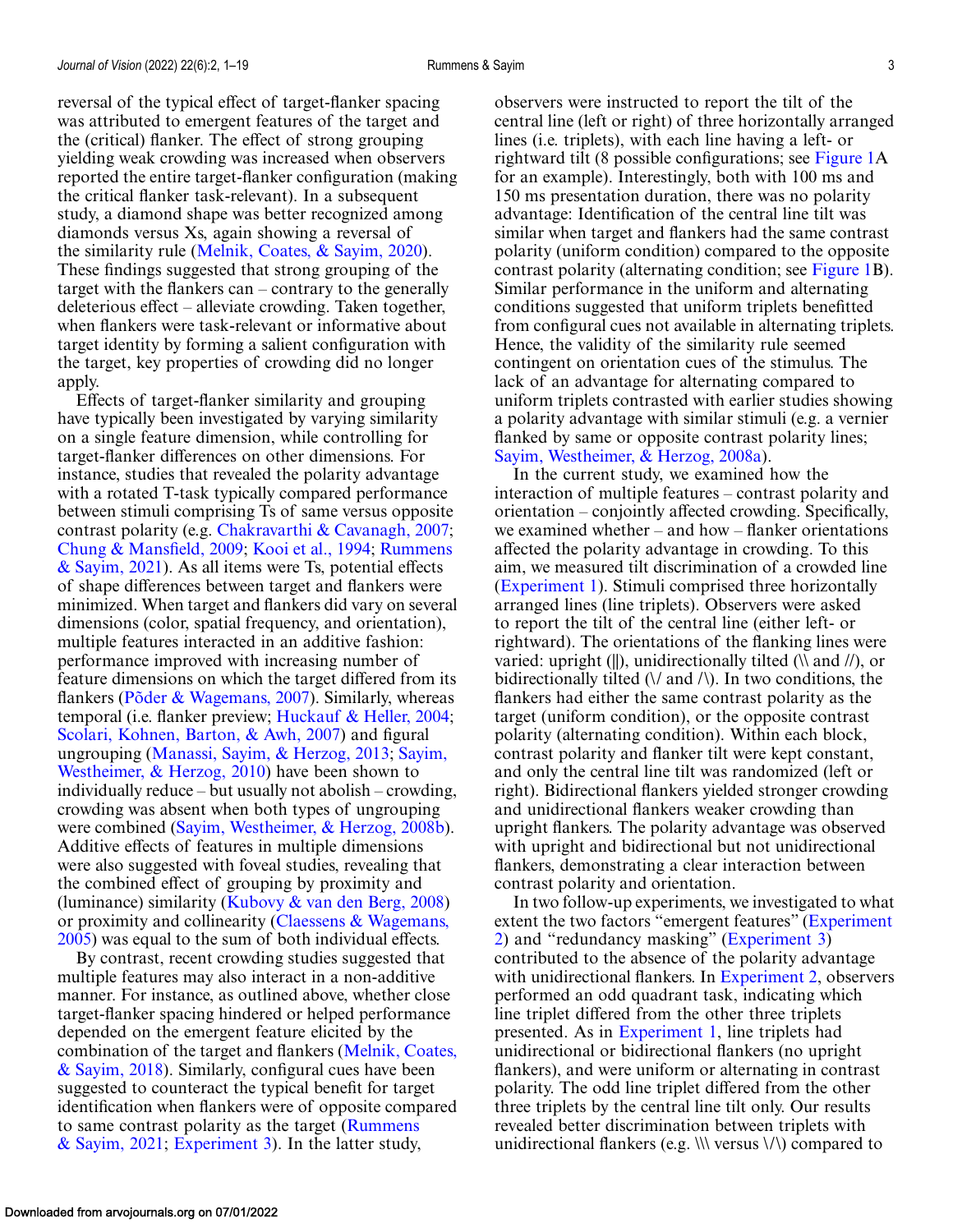<span id="page-3-0"></span>

Figure 1. (**A**) Examples of stimuli as used in [Rummens and Sayim \(2021\).](#page-17-0) Stimuli consisted of three tilted lines that were either uniform or alternating in contrast polarity. Uniform triplets were all white ("WWW") or all black ("BBB"), alternating triplets consisted of a black central line with white flanking lines ("BWB"), or vice versa ("WBW"). Each line was either tilted to the left or right from vertical, resulting in eight possible configurations. (**B**) In two experiments (100 and 150 ms presentation duration; 12 participants each), the polarity advantage was absent when reporting the tilt of the central line. Error bars represent the standard error of the mean. The dotted (dashed) line denotes unflanked performance for 100 (150) ms. Adapted from [Rummens and Sayim \(2021\).](#page-17-0)

bidirectional flankers (e.g. \\/ versus \//). Specifically, a configural superiority effect was found for triplets with unidirectional flankers, as observers were faster to report the odd-one-out with triplets than with single lines. Triplets with bidirectional flankers did not show a configural superiority effect. Taken together, our findings suggested that emergent features benefitted performance for line triplets with unidirectional flankers only. Importantly, the benefit of emergent features was greater when discriminating between uniform than between alternating triplets with unidirectional flankers.

In [Experiment 3,](#page-8-0) we investigated whether redundancy masking contributed to the good performance with uniform triplets flanked by unidirectional lines in Experiment 1. As redundancy masking most strongly affects highly regular stimuli (Yildirim, [Coates, & Sayim, 2020\), it is likely that it affecte](#page-18-0)d triplets comprised of three similarly tilted lines (\\\ or ///-triplets) but not when the central line was of opposite tilt than both its flankers  $(\sqrt{\ }$  or  $/\sqrt{\ }$ -triplets). A reduction of the perceived number of identical lines may have provided task-relevant information that facilitated the discrimination of uniform triplets with unidirectional flankers. In [Experiment 3,](#page-8-0) observers reported the number of lines of stimuli comprising three to five tilted black lines. Critically, uniform triplets with uni- and bidirectional flankers, identical to those of Experiment 1, were included. Our findings revealed a reduction of the number of reported lines when all lines were tilted in the same direction (e.g.  $\langle \langle \rangle \rangle$ ) but not when triplets contained opposite tilt directions (e.g. \/\). These findings suggested that redundancy masking – similarly to emergent features – benefitted the discrimination between \\\- and \/\-triplets but not between \\/- and \//-triplets.

In sum, we showed that the often-replicated polarity advantage was absent when triplets had flankers with unidirectional tilts. We propose that spatial characteristics of the stimulus – emergent features [\(Experiment 2\)](#page-6-0) and the susceptibility to redundancy masking  $(Experiment 3)$  – likely provided observers with cues that contributed to the good performance with uniform triplets comprising unidirectional flankers (Experiment 1). Spatial configurations formed by only three lines may contain sufficiently potent cues to overcome the usual cost of same versus opposite contrast polarity.

# **Experiment 1: Tilt discrimination task**

### **Method**

#### *Subjects*

Eight observers (men  $=$  3, women  $=$  5; age range  $= 21-28$  years) with self-reported normal or corrected-to-normal vision participated. Prior to the experiment, all participants provided their written informed consent. Experiments were in accordance with the ethical standards of the Declaration of Helsinki, and approved by the Ethics Committee of the University of Bern.

#### *Apparatus*

A custom-written Python program was run by Psychopy2 [\(Peirce, Gray, Simpson, MacAskill,](#page-16-0)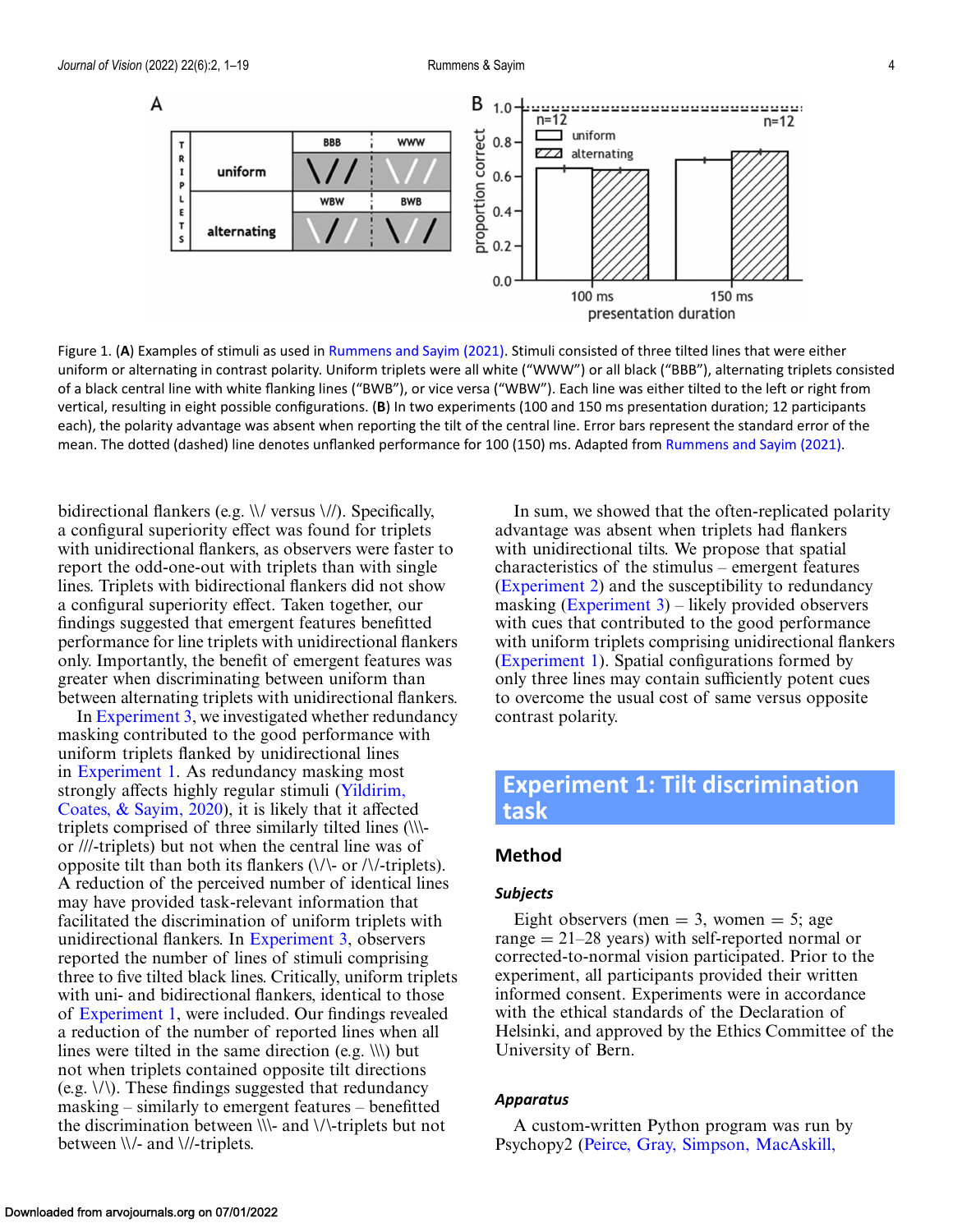<span id="page-4-0"></span>

Figure 2. Overview of the stimuli (**A**), procedure (**B**), and results (**C**). (**A**) Stimuli were line triplets, either uniform or alternating in contrast polarity. Uniform triplets consisted of all black (BBB) or all white (WWW) lines. Alternating triplets comprised a black central line with white flankers (WBW) or vice versa (BWB). Flanker tilts were either upright ( $||$ ), unidirectional ( $\setminus$  or  $/$ ), or bidirectional ( $\setminus$ or / \). Upright flankers had no tilt, uni- and bidirectional flankers had tilts of −20 degrees, -10 degrees, 10 degrees, or 20 degrees. Uni- and bidirectional flanker tilts were either symmetrical (same absolute values) or asymmetrical (different absolute values). (Only symmetrical configurations with tilts of 20 degrees in absolute value are depicted.) (**B**) Time course of a trial, showing an alternating triplet with non-symmetrical bidirectional flankers. (**C**) Results of the tilt discrimination experiment. Thresholds are displayed as a function of flanker configurations, separately for uniform and alternating triplets. Error bars indicate the standard error of the mean. The dotted line denotes the 75 percent correct threshold of the unflanked condition. With uniform and alternating triplets combined, performance was superior with unidirectional compared to upright and bidirectional flankers. The polarity advantage was shown for triplets with upright and bidirectional flankers, but was surprisingly absent when flankers had unidirectional tilts.

[Höchenberger, Soso, Kastman, & Lindeløv, 2019\)](#page-16-0) on a PC computer. Stimuli were displayed on a 22 inch CRT monitor (HP,  $p1230$ , refresh rate  $= 110$  Hz, resolution  $= 1152 \times 864$ ). Supported by a head- and chinrest, observers were seated at 57 cm distance from the screen in a dimly lit room.

#### *Stimuli*

Stimuli (see Figure 2A) were line triplets comprising three adjacent lines, each of 1 degree height and 0.07 degrees width. Lines were 0.75 degrees apart, horizontally arranged, and centered on the horizontal meridian. Line triples were centered at 10 degrees eccentricity, and randomly shown in the left or right hemifield. The tilt of the central target line was varied with an adaptive QUEST-procedure (Watson & Pelli, [1983\), with a random clockwise or counterclockwise ti](#page-17-0)lt of 15 degrees from vertical as the starting value. There were three types of flanker configurations: flanking lines were either vertical (*upright* flankers: ||), were both tilted to the left or right (*unidirectional* flankers:  $\langle \chi \rangle$  or //), or had one leftward and one rightward tilt (*bidirectional* flankers: \/ or /\). When tilted, flanker

orientations comprised all possible combinations of 10 degrees or 20 degrees counterclockwise or clockwise tilts from vertical. Uni- and bidirectional flankers were *symmetrical* when identical in absolute value, or *non-symmetrical* when absolute values of the left and right flanker differed. Overall, seventeen flanker configurations (1 upright, 8 unidirectional, and 8 bidirectional flanker configurations), and a no-flanker condition were included. Lines were either *uniform* or *alternating* in contrast polarity. Uniform stimuli consisted of all black (0.02 cd/m2; "BBB") or all white  $(89.9 \text{ cd/m}^2;$  "WWW") lines. Alternating stimuli consisted of a black central line with white outer lines ("WBW"), or vice versa ("BWB"). Line triplets were displayed on a middle grey background  $(45.0 \text{ cd/m}^2)$ .

#### *Procedure*

We measured orientation discrimination for the central line within a line triplet. Line triplets varied in contrast polarity and flanker configurations. Neighboring lines were of the same contrast polarity in uniform triplets, and of opposite contrast polarity in alternating triplets. Both for uniform and for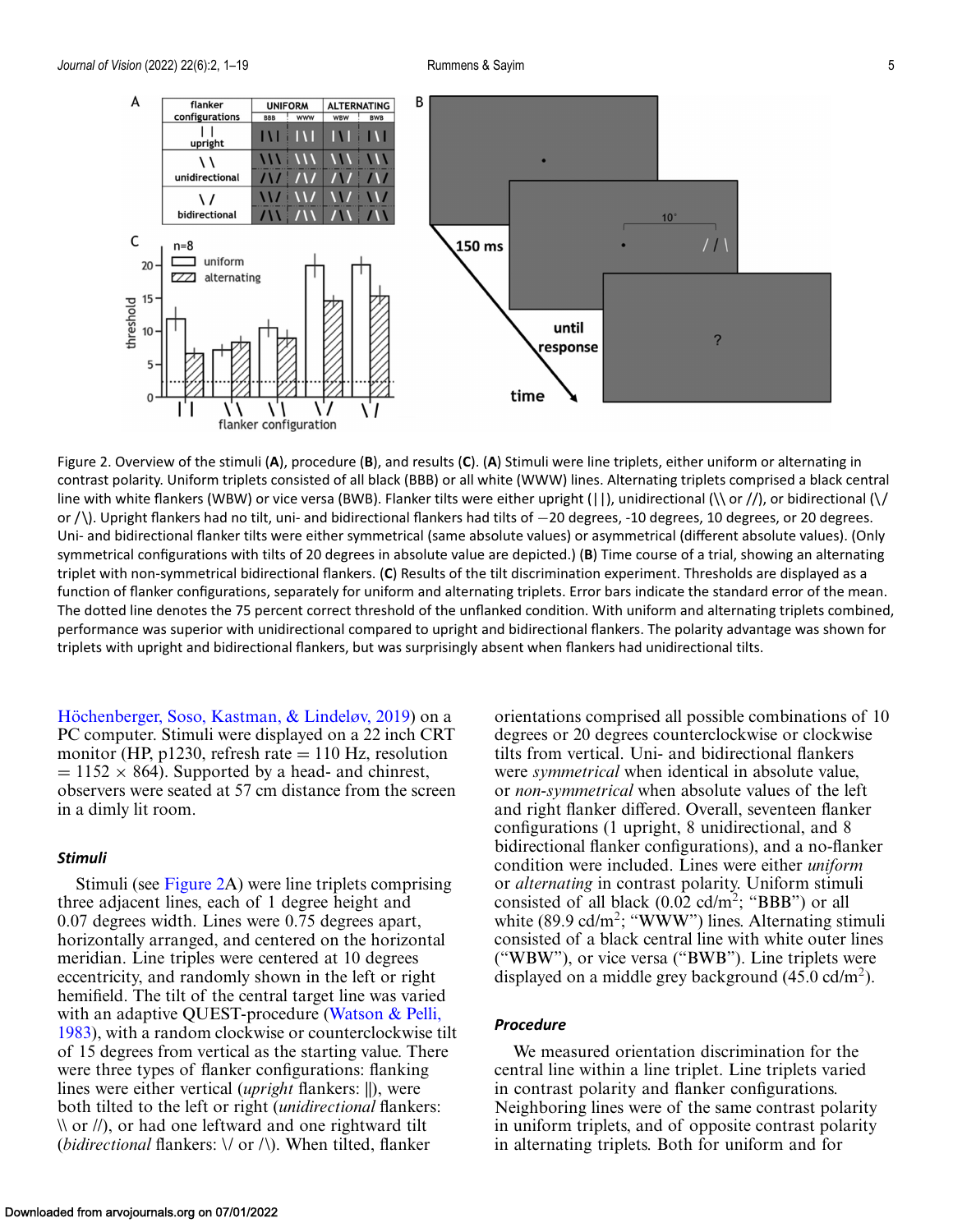alternating triplets, we measured tilt discrimination for the central line when surrounded by the different flanker configurations introduced above.

The experiment comprised two sessions of approximately 75 minutes each, which were separated by a 30-minute break. At the beginning of each session, we measured performance for unflanked black or white lines. In each session, observers completed all flanker configurations for two contrast polarity conditions. Trials were blocked by contrast polarity and flanker configuration. Each block consisted of 50 trials, preceded by four practice trials that were not part of the QUEST-staircase. The contrast polarity condition switched after every block. The order of contrast polarity conditions and the order of flanker configurations for each contrast polarity condition were randomized. Each participant completed 3500 trials (3400 flanked; 100 unflanked) in total.

#### *Task*

Observers were asked to judge the tilt direction, either left- or rightward relative to the vertical, of the central line within a line triplet. The experimental procedure is depicted in [Figure 2B](#page-4-0). First, a black fixation dot was presented in the center of the screen. Participants were instructed to focus on the fixation dot throughout each trial. Upon key press, a triplet was presented for 150 ms at 10 degrees eccentricity randomly to the left or right of the fixation dot. After stimulus presentation, the fixation dot remained on the screen for 50 ms. Next, a question mark was presented until observers pressed "s" for a leftward or "k" for a rightward tilt.

#### **Results**

Per participant, we obtained the 75% correct thresholds for each condition of contrast polarity by flanker configuration. Thresholds for uniform BBB- and WWW-triplets were averaged as well as for alternating WBW- and BWB-triplets. Results are displayed in [Figure 2C](#page-4-0). We conducted a repeated measures ANOVA including the thresholds as dependent variable, and both contrast polarity (uniform and alternating) and flanker configurations (upright, and both the symmetrical and nonsymmetrical variants of unidirectional and bidirectional flanker configurations) as factors. All post hoc pairwise comparisons were Tukey tests.

We found a main effect of contrast polarity. All flanker configurations taken together, tilt discrimination for the central line was better for alternating compared to uniform line triplets  $(F(1,7) = 45.80, p < 0.001,$  $\eta^2 = 0.07$ ). A main effect of flanker configuration  $(F(4,28) = 29.13, p < 0.001, \eta^2 = 0.50)$  was

characterized by worse performance for bidirectional flanker tilts (symmetrical and asymmetrical) compared to both unidirectional (symmetrical and asymmetrical) and upright flankers (*p* values for all six comparisons: < 0.001). Performances of the upright, symmetrical unidirectional, and asymmetrical unidirectional flankers did not differ (all  $p$  values  $> 0.52$ ), neither did performances of symmetrical and asymmetrical bidirectional flankers ( $p > 0.99$ ). The effect of contrast polarity depended on flanker configurations  $(F(4,28) = 4.15, p < 0.001, \eta^2 = 0.05)$ . Performance for alternating compared to uniform line triplets was superior for upright  $(p < 0.02)$  and bidirectional flankers (symmetrical:  $p = 0.01$ ; asymmetrical:  $p < 0.04$ ), but similar for unidirectional flankers (symmetrical:  $p = 1.0$ ; asymmetrical:  $p = 0.98$ ).

Next, we examined whether the magnitude of flanker tilts in the uni- and bidirectional flankers condition affected thresholds (see [Figure 3\)](#page-6-0). Uniand bidirectional flanker configurations had absolute average deviations from the vertical of 10, 15, and 20 degrees. Absolute tilts averaged to 10 and 20 degrees when symmetrical, and to 15 degrees when asymmetrical. For example, asymmetrical bidirectional flankers with one flanker tilted by 10 degrees to the left and the other by 20 degrees to the right have an average absolute tilt of 15 degrees. To test for any differences in threshold depending on tilt magnitude of the flankers, we ran a repeated measures ANOVA with flanker configuration (uni- and bidirectional tilts), absolute deviation from vertical (10 degrees, 15 degrees, and 20 degrees), and contrast polarity (uniform and alternating) as factors, and thresholds as dependent variable. A main effect of deviation from vertical  $(F(2,14) = 6.94, p < 0.01, \eta^2 = 0.02)$  indicated better performance with 10 degree tilts compared to both other tilts (10 degrees versus 15 degrees:  $p < 0.05$ ; 10 degrees versus 20 degrees:  $p < 0.05$ ). Thresholds were lower for alternating compared to uniform triplets  $(F(1,7) = 17.70, p < 0.01, \eta^2 = 0.04)$ , and for unirelative to bidirectional tilts  $(F(1,7) = 46.84, p < 0.001,$  $\eta^2 = 0.51$ ). As shown in our first analysis, the effect of contrast polarity depended on flanker configuration  $(F(1,7) = 16.81, p < 0.01, \eta^2 = 0.05)$ . Furthermore, we found a three-way interaction between flanker configuration, average flanker tilt, and contrast polarity  $(F(2, 14) = 5.07, p < 0.05, \eta^2 = 0.02).$ 

With unidirectional flankers, the flankers' absolute deviation from vertical affected thresholds neither for uniform (*p* values of all three comparisons above 0.19) nor for alternating triplets (*p* values of all three comparisons above 0.99). With bidirectional flankers, we found a linear increase in thresholds with increasing average tilt for uniform bidirectional triplets (10 degrees versus 20 degrees:  $p < 0.01$ ) but no difference between tilts for its alternating counterparts (10 degrees versus 20 degrees:  $p = 1.0$ ).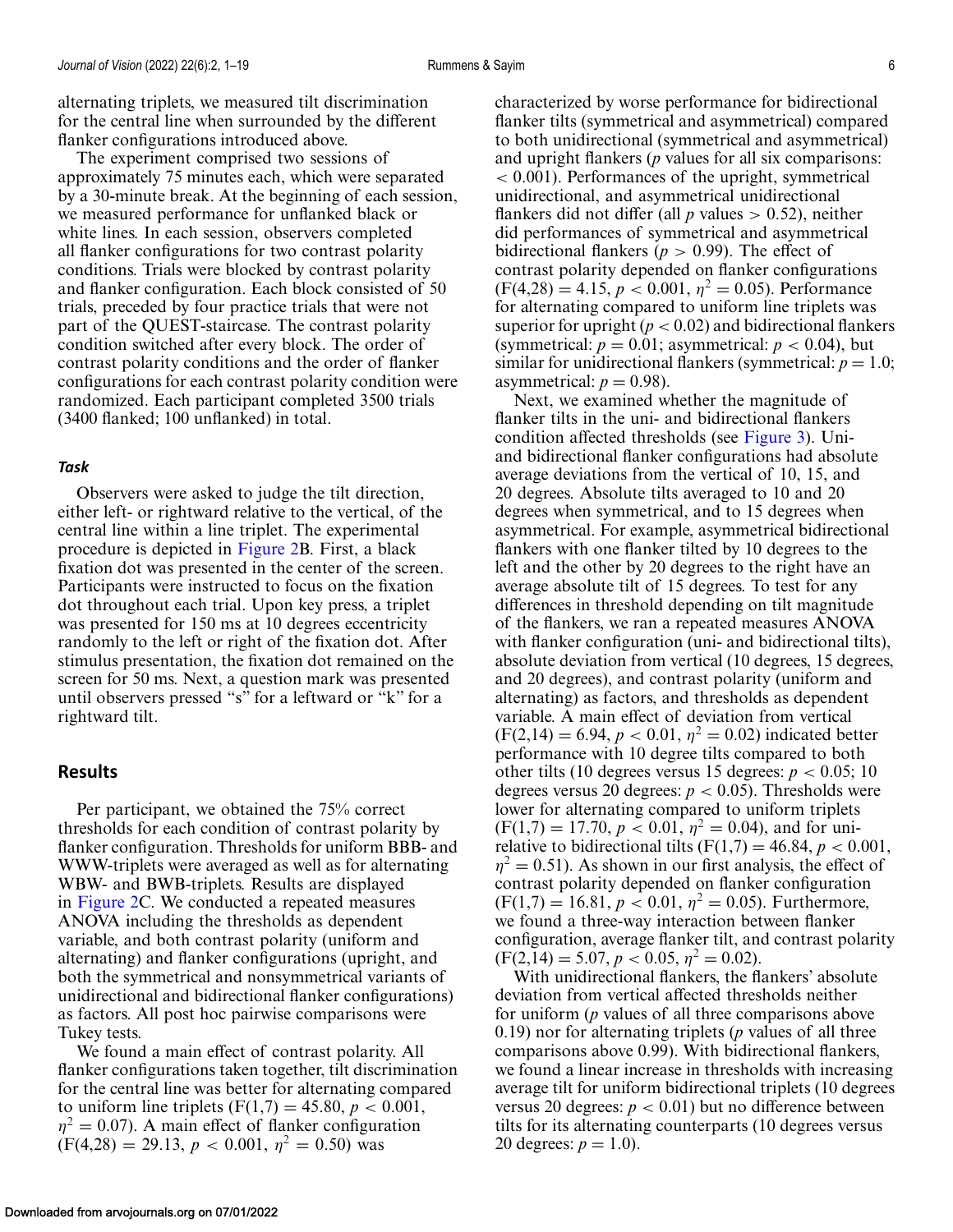<span id="page-6-0"></span>

Figure 3. Thresholds plotted as a function of the flankers' average absolute deviation from vertical (in degrees), separately for uniform (left graph) and alternating (right graph) triplets. Thresholds for unidirectional and bidirectional flankers are shown in the left and right graph, respectively. Both graphs show the thresholds of upright flankers (0 degrees average tilt) on a grey background. With unidirectional flankers, thresholds for neither uniform nor alternating triplets were affected by the flankers' absolute deviation from the vertical. With bidirectional flankers, the polarity advantage increased with larger absolute deviations from vertical.

### **Discussion**

The findings of [Experiment 1](#page-3-0) revealed that the effect of contrast polarity strongly depended on the flanker configuration. When flankers were upright or bidirectional, the typical polarity advantage was found, with superior tilt discrimination in alternating compared to uniform triplets. Surprisingly, there was no polarity advantage when flankers were unidirectional, with no difference in performance between uniform and alternating triplets. In fact, with unidirectional flankers, the polarity advantage was absent for all average absolute flanker deviations from the vertical (10, 15, and 20 degrees). Interestingly, with bidirectional flankers, there was a clear polarity advantage, which increased linearly with larger absolute deviation of the flankers from the vertical.

Despite good overall performance for uniform triplets with unidirectional flankers, the absence of the polarity advantage with unidirectional flankers cannot be explained by ceiling performance. The thresholds for uniform triplets with unidirectional flankers (both for asymmetrical and symmetrical) are above 2.5 times the single line performance, leaving plenty of margin for improvement. Instead, we propose that the spatial configuration formed by the central line and both flankers played a key role for the absence of the polarity advantage with unidirectional flankers. Importantly, because flanker tilts and contrast polarity did not vary within a block, one out of two possible triplets was presented on each trial. Therefore, if performance for one of the triplets within a block benefitted from a salient configural cue, performance for the other triplet could similarly gain from the absence of such a cue. Specifically, we hypothesized that observers could use configural cues that facilitated discriminating between

uniform triplets with unidirectional flankers (\\\ versus  $\langle \rangle$  and /// versus  $\langle \rangle$  but not (or to a lesser extent) between uniform triplets with bidirectional flankers (\\/ versus  $\frac{1}{4}$  and  $\frac{1}{\sqrt{2}}$  versus  $\frac{1}{\sqrt{2}}$ . If so, the advantage of configural cues for uniform triplets with unidirectional flankers may have enabled similar performance as with alternating triplets. The presence of the polarity advantage with bidirectional flankers seems to indicate that performance for uniform triplets with bidirectional flankers could not – or only minimally – benefit from configural cues, resulting in the typical worse performance for uniform compared to alternating stimuli.

# **Experiment 2: Odd quadrant task**

In Experiment 2, we used an odd quadrant task (e.g. [Pomerantz, Sager, & Stoever, 1977\)](#page-17-0) to examine whether emergent features facilitated discriminating between uniform triplets with unidirectional ( $\|\$  versus  $\|\$  and  $\|\|$ versus /\/) but not with bidirectional flankers (\\/ versus  $\frac{1}{2}$  and  $\frac{1}{\sqrt{2}}$  versus  $\frac{1}{\sqrt{2}}$ .

### **Method**

#### *Subjects*

Ten new observers (9 women and 1 man) between 19 and 47 years old participated for course credit. All subjects had normal or corrected-to-normal vision, and provided informed consent prior to the experiment.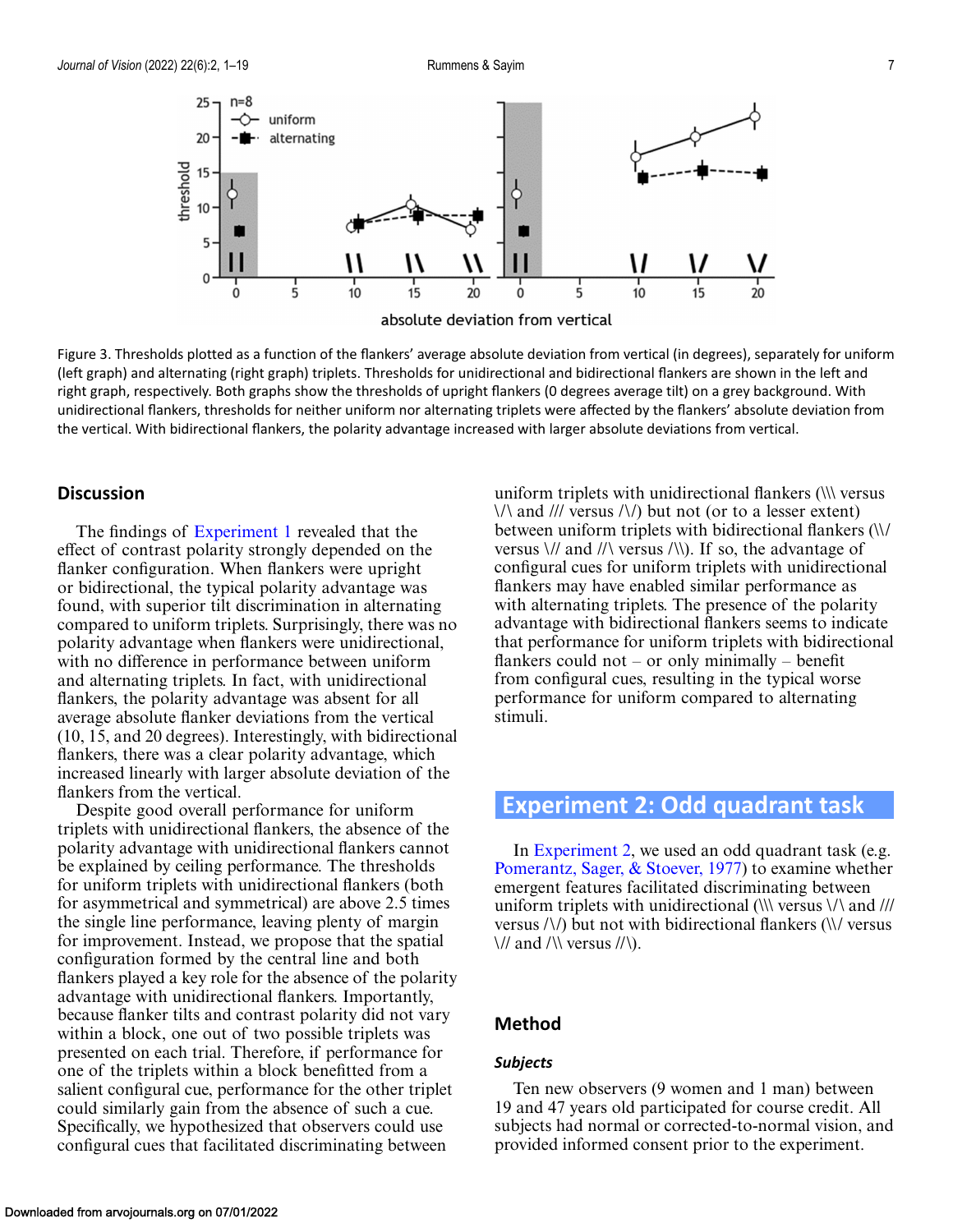

Figure 4. Procedure (**A**) and results (**B**) of the odd quadrant task in experiment 2. (**A**) Each trial of the odd quadrant task started with a central fixation dot. Upon key press, four-line triplets were presented in a two-by-two configuration. One of the four triplets was unique, and observers were instructed to click the "odd" triplet as fast and accurate as possible with the mouse. (**B**) Separately for uniform and alternating triplets, correct RT was plotted as a function of flanker tilt, with unidirectional flankers on the left  $(\n\alpha)$  and  $\beta$ and bidirectional flankers on the right  $(\sqrt{$  and  $/\})$ . The dotted line shows the performance for unflanked lines (black and white combined). Performance below the dotted line indicates configural superiority. Error bars indicate the standard error of the mean. Better performance for triplets with unidirectional tilts compared to single lines indicated a configural superiority effect. There was no configural superiority for triplets with bidirectional flankers. The effect of contrast polarity depended on flanker configuration: RTs for uniform compared to alternating triplets were faster with unidirectional flankers, but slower with bidirectional flankers.

#### *Apparatus*

Apparatus was identical to [Experiment 1.](#page-3-0)

#### *Stimuli*

Stimuli consisted of four simultaneously presented line triplets, each centered in a six-by-six degrees quadrant. Quadrants were arranged in a two-by-two matrix. A line triplet appeared 4.24 degrees away from the screen center (see Figure 4A for an example). Line triplets were identical to those of [Experiment 1:](#page-3-0) three horizontally arranged, near-vertical lines of 1 degree height and 0.07 degrees width were separated by a spacing of 0.75 degrees. The tilt of the central line was 15 degrees clockwise or counterclockwise from vertical, and – different from Experiment  $1$ only absolute flanker tilts of 20 degrees but not 10 degrees were included. Uniform triplets consisted of all black (BBB-triplets) or white lines (WWW-triplets), alternating triplets had a black central line with white flankers (WBW-triplets) or the other way around (BWB-triplets). Luminance values of black  $(0.02 \text{ cd/m}^2)$ , white  $(45.0 \text{ cd/m}^2)$ , and grey  $(89.9$  $cd/m<sup>2</sup>$ ) were the same as in [Experiment 1.](#page-3-0) Four flanker configurations were included: \\ and // had unidirectional tilts, and  $\lor$  and  $\land$  had bidirectional tilts. Each stimulus consisted of three quadrants with identical line triplets, and of one "odd quadrant" containing a triplet differing from the other triplets by the central line tilt only. In the baseline condition, each quadrant contained a single tilted line, with one line of opposite tilt compared to the three other lines. Single lines were either all black or all white. The location of the odd quadrant was randomized.

### *Procedure*

Observers were instructed to indicate the line triplet (or single line in the baseline condition) that differed from the others as fast and accurate as possible. Every trial began with a fixation dot presented in the center of the screen. When pressing the spacebar, the stimulus was presented until response, and the fixation dot was replaced by the mouse pointer. Participants responded by clicking one of the four triplets with the mouse. The experimental procedure is shown in Figure 4A.

Trials were blocked in identical fashion to Experiment 1 (i.e. by flanker configuration  $\mathcal{N}, \mathcal{N}, \mathcal{N}$  and  $\mathcal{N}$  and contrast polarity WWW, BBB, BWB, and WBW), resulting in 16 different conditions. Additionally, observers completed two baseline conditions, one with single black lines and one with single white lines. All conditions were performed in randomized order. Overall, 18 blocks of 50 trials (900 trials) were completed. We registered accuracy (correct or incorrect) and reaction time (i.e. the time between stimulus onset and response).

#### *Results*

Results for BBB- and WWW-triplets were combined (uniform condition), as well as those for WBW- and BWB-triplets (alternating condition). After the removal of incorrect responses (1.9 percent of all trials), trials with reaction times (RTs) of more than two standard deviations below or above the individual mean were excluded. If subtracting two standard deviations from the individual mean had an outcome below 100 ms, 100 ms was used as a cutoff as such fast RTs would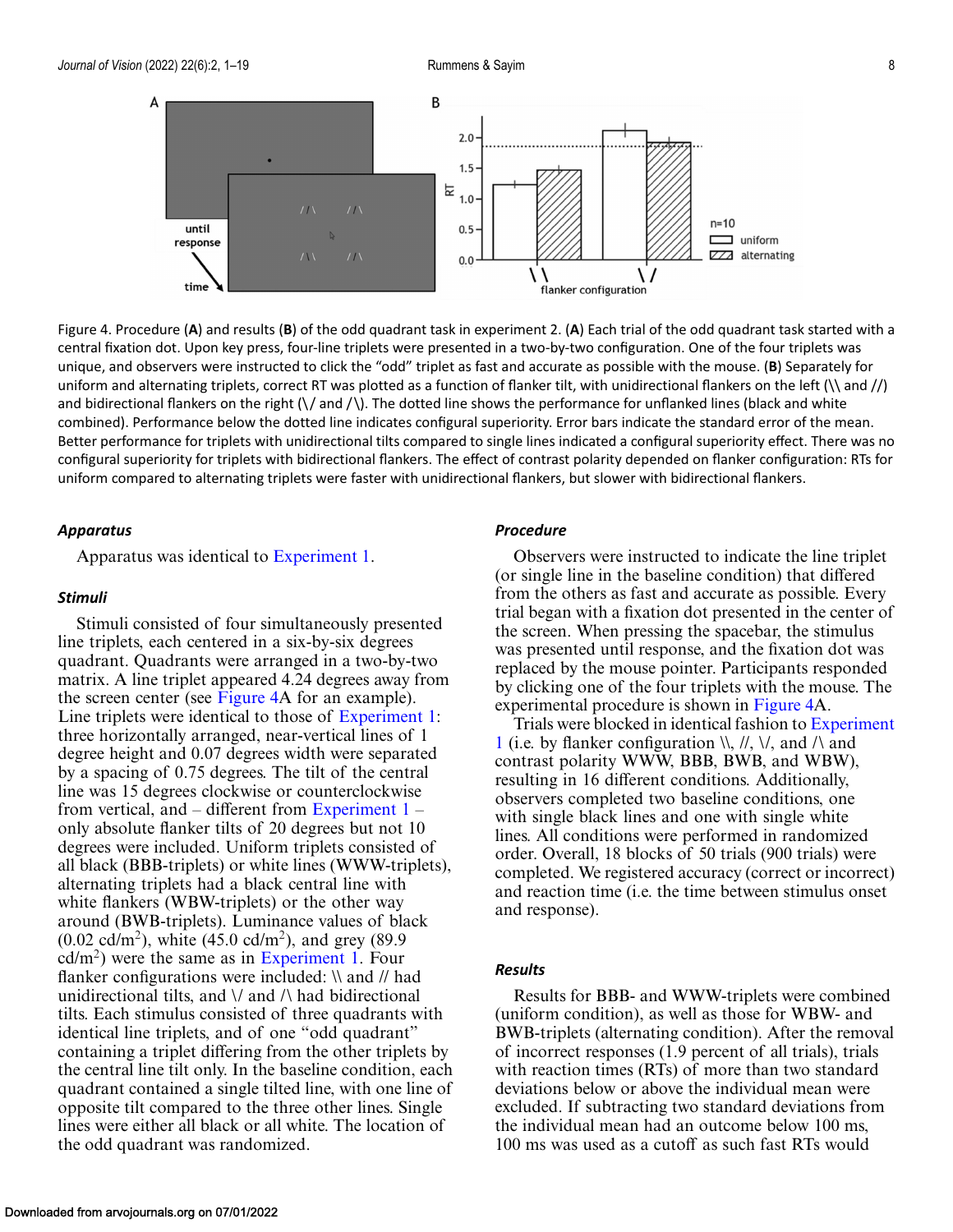<span id="page-8-0"></span>We found a main effect of flanker configuration  $(F(1,9) = 120.98, p < 0.001, \eta^2 = 0.81)$ : RTs were faster for triplets with unidirectional compared to bidirectional tilts, and Tukey tests revealed this unidirectional advantage both for uniform  $(p < 0.001)$ and alternating  $(p < 0.001)$  triplets. Furthermore, the interaction between flanker configuration and contrast polarity  $(F(1,9) = 24.09, p < 0.001, \eta^2 = 0.08)$ was characterized by better performance for uniform compared to alternating triplets with unidirectional flankers ( $p < 0.01$ ), and worse performance with bidirectional flankers ( $p = 0.01$ ).

### **Discussion**

The findings of the odd quadrant task demonstrated that, regardless of stimulus uniformity, discriminating between triplets when flankers were unidirectional was superior than when bidirectional. Triplets with unidirectional flankers showed a clear configural superiority effect: Compared to performance with single lines, discrimination was markedly enhanced when unidirectional flankers were added. In particular, the better discrimination between triplets with unidirectional flankers (e.g.  $\|\cdot\|$  versus  $\langle\cdot\rangle$ ) compared to without flankers suggested that performance could benefit from emergent features: the absence versus the presence of all parallel lines was rather easy to detect. As performance was not better with bidirectional flankers than without flankers, there was no configural superiority for triplets with bidirectional flankers. Similar performance for triplets with bidirectional flankers versus single lines suggested that the addition of flanking lines did not elicit configural cues that facilitated discrimination. In fact, all triplets with bidirectional flankers  $(\nabla / \nabla)$  and  $(\nabla / \nabla)$  were similarly characterized by the emergent features of parallelism and mirror symmetry (Stupina, 2011), which may explain why these configural cues were not particularly helpful for their discrimination. Taken together, emergent features seem to have benefitted performance for triplets with unidirectional flankers but not bidirectional flankers.

Furthermore, the effect of contrast polarity was dependent on flanker configuration. Triplets with unidirectional flankers showed a clear configural superiority effect, with worse performance for alternating compared to uniform triplets. The smaller configural superiority effect for alternating compared to uniform triplets suggested that the advantage of emergent features weakened when lines alternated in contrast polarity. With bidirectional flankers, where performance did not benefit from emergent features, performance was worse with uniform compared to alternating triplets. Hence, flanking lines of opposite contrast polarity compared to same contrast polarity benefitted performance in the absence of relevant emergent features (bidirectional flankers), but deteriorated performance when present (unidirectional flankers).

The results of the odd quadrant task showed a clear configural superiority effect for triplets with unidirectional flankers but not with bidirectional flankers. Importantly, when flankers were unidirectional, the configural superiority effect was greater for uniform compared to alternating triplets. The larger benefit of emergent features when unidirectional flankers had the same compared to the opposite contrast polarity as the target may well play a role in the absence of the polarity advantage with identical stimuli in [Experiment 1.](#page-3-0) Specifically, the greater advantage of emergent features in uniform compared to alternating triplets revealed in [Experiment 2](#page-6-0) seems to have overcome the usual stronger crowding cost of same versus opposite contrast polarity flankers, resulting in similar performance for uniform and alternating triplets with unidirectional flankers in [Experiment 1.](#page-3-0) With bidirectional flankers, there was no configural superiority effect, suggesting that observers did not benefit from any configural cues. Performance was better with alternating compared to uniform triplets with bidirectional flankers, similar to the polarity advantage revealed with identical stimuli in [Experiment 1.](#page-3-0)

## **Experiment 3: Enumeration task**

In Experiment 3, we investigated whether redundancy masking [\(Sayim & Taylor, 2019;](#page-17-0) Yildirim, Coates,  $\&$  Sayim, 2020) may have contributed to the good performance for uniform triplets with unidirectional flankers in [Experiment 1.](#page-3-0) Because redundancy masking [is usually stronger with highly regular stimuli \(Yildirim,](#page-18-0) Coates, & Sayim, 2020), we predicted that a reduction in the number of perceived lines would mainly occur for highly regular \\\- and ///-triplets, but not for the less regular \/\- and /\/-triplets. Therefore, redundancy masking might have improved the discrimination between triplets of three similarly tilted lines and triplets with the central line of opposite tilt to both its flankers. By contrast, redundancy masking should not differentially affect the enumeration of triplets with bidirectional flankers. In fact, given the low regularity of triplets with bidirectional flankers, redundancy masking would be expected not to occur at all. If –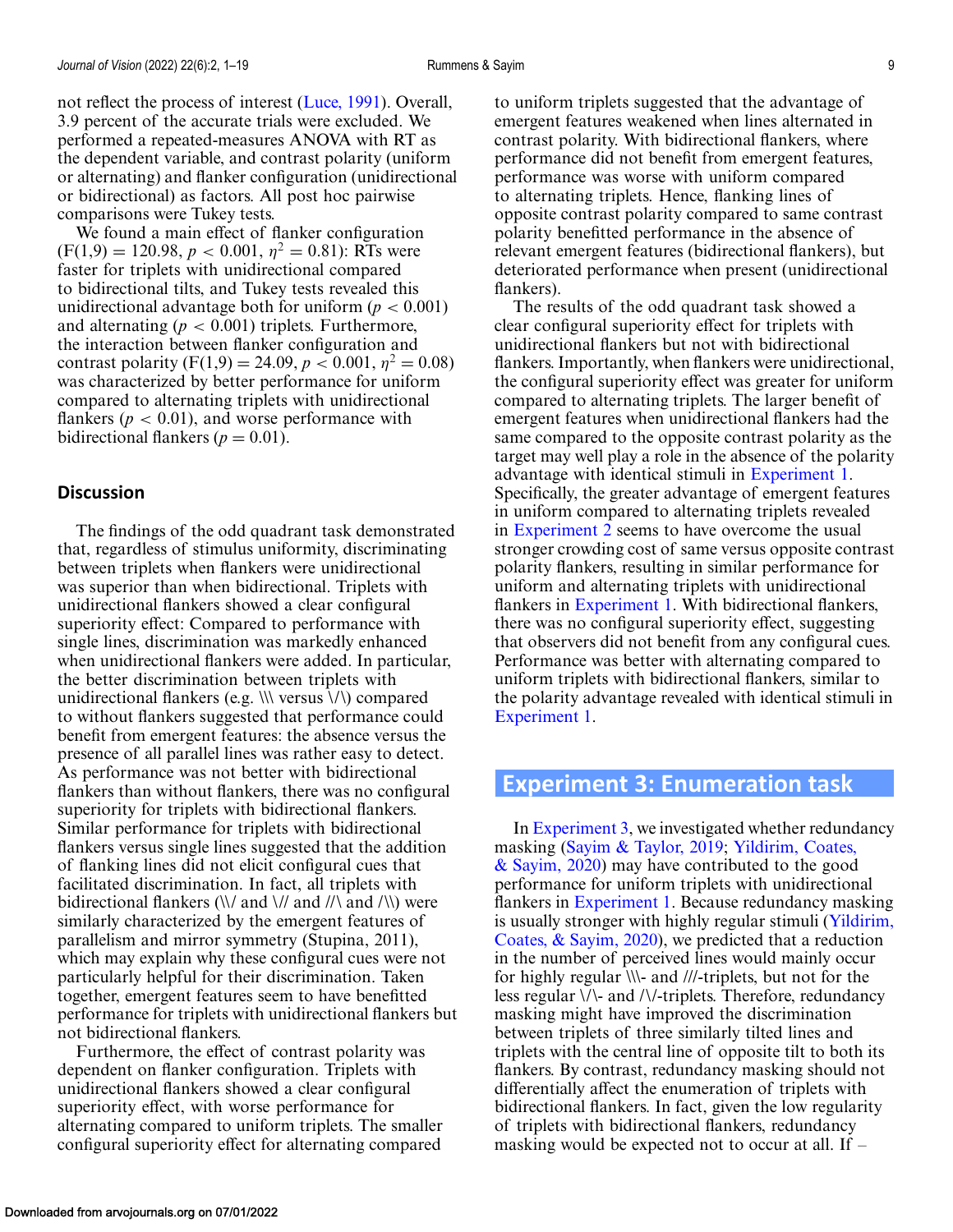<span id="page-9-0"></span>

Figure 5. Procedure (**A**) and results (**B**) of the enumeration task in experiment 3. (**A**) Each trial began with a central fixation dot. Upon key press, a three-, four-, or five-line stimulus was presented for 150 ms in the left or right visual field. Following the stimulus presentation, observers responded with a number between zero and nine. (**B**) Deviation scores of triplets – calculated as the number of lines presented subtracted from the number of lines reported – are shown for each line configuration. Four- and five-line stimuli were shown as fillers and thus discarded. Scores were combined for equivalent triplets (\\\ and ///; \/\ and /\/; \// and /\\; and \\/ and  $/$   $\setminus$   $\setminus$  A deviation score of below zero (below the green line) indicates reporting less than the number of lines presented ("under-reporting"), and a deviation score larger than zero (above the green line) means reporting more than the number of presented lines ("over-reporting"). On average, \\\- and ///-triplets were under-reported, suggesting that these triplets were affected by redundancy masking. All other triplets were over-reported, showing no redundancy masking.

despite the limited regularity - redundancy masking were to affect triplets with bidirectional flankers, we would expect a similar effect on the enumeration of all triplet variants with bidirectional flankers as they all possess an equal amount of repetitions. Thus, we did not expect redundancy masking to improve the differentiation between triplets with bidirectional flankers. To probe our hypothesis, observers were presented with three to five tilted black lines and asked to report the number of lines.

### **Method**

### *Subjects*

All 10 observers of [Experiment 2](#page-6-0) participated in [Experiment 3.](#page-8-0)

#### *Apparatus*

Apparatus was identical to [Experiments 1](#page-3-0) and [2.](#page-6-0)

#### *Stimuli*

Stimuli consisted of three to five near-vertical black lines that were horizontally arranged. Triplets were identical to those of [Experiment 1,](#page-3-0) comprising tilted lines each of 1 degree height and 0.07 degrees width. The spacing between lines was 0.75 degrees. The leftor rightward tilt was again 15 degrees for the central line and 20 degrees for the flanking lines, resulting in eight possible line configurations: four configurations

had unidirectional flanking lines  $(\langle \langle \rangle, \langle \rangle / \rangle, \langle \langle \rangle)$  and  $(\langle \rangle)$  and four had bidirectional flanking lines  $(\frac{\sqrt{2}}{\sqrt{2}})$ ,  $(\frac{\sqrt{2}}{\sqrt{2}})$ , and //\). The central line of a line triplet was centered at 10 degrees eccentricity, and presented in either the left or right visual field. Four-line stimuli were generated by randomly adding a line on the left or right side of a triplet, and five-line stimuli had an additional line on both sides of a triplet. The tilt(s) of the additional line(s) of four- and five-line stimuli were randomly chosen from the tilts of the triplet's outer lines (without replacement). All stimuli thus had one of the eight triplets at its core (i.e. "core triplets"), to which zero, one, or two tilted lines were added. Given the study objective, we were only interested in the performance with regard to the three-line stimuli. Four- and five-line stimuli were only included as fillers to obtain a certain variance in the correct number response.

#### *Procedure*

The procedure of the enumeration task is shown in Figure 5A. The task was to report the number of presented lines. Observers were instructed to focus on the fixation dot in the center of the screen. When pressing the spacebar, a line stimulus was presented for 150 ms, randomly in the left or right hemifield. After stimulus presentation, a question mark replaced the fixation dot, indicating that a response between zero and nine needed to be given with the number pad.

Stimuli varied in the number of lines and their core triplet. Trials were blocked by the tilt of the core triplets'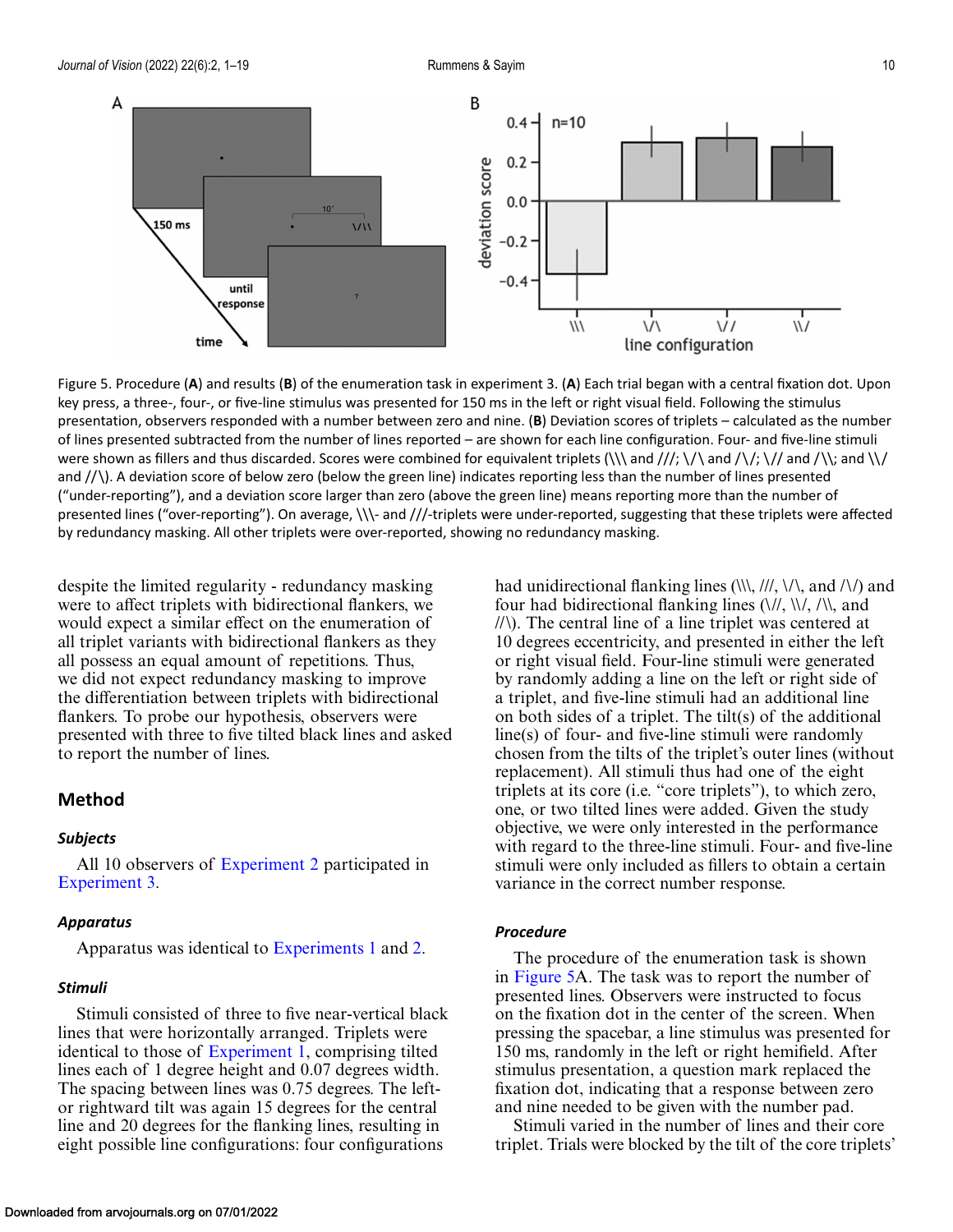outer lines (unidirectional or bidirectional). Half of the observers started with a unidirectional block, the other half with a bidirectional block. Blocks alternated between uni- and bidirectional. Each block consisted of 120 trials, with 30 trials – equally divided among three-, four-, and five-line stimuli – for each of the four core triplets. Within each block, trials were presented in random order. Observers performed 8 blocks or 960 trials (320 test and 640 filler trials) in total.

#### *Results*

Our aim was to investigate whether redundancy masking contributed to the discriminability of uniform triplets with unidirectional outer lines  $(\|\&\|$  versus  $\|\wedge\|$  $\&$  /\/), but not between triplets with bidirectional outer lines (\\/  $\&$  //\ versus \//  $\&$  /\\). We calculated the average deviation scores for triplets, subtracting the number of lines presented from the number of lines perceived. The deviation scores for equivalent triplets (\\\ & ///; \/\ & /\/;  $\langle \langle \rangle / \& \langle \rangle / \& \langle \rangle / \& \langle \rangle$  were combined. Deviation scores below zero indicated "under-reporting," with observers reporting less than the number of presented lines. Deviation scores above zero indicated "over-reporting," with observers reporting more than the number of presented lines.

A repeated measures ANOVA with deviation scores as dependent variable revealed a main effect of line configuration  $(F(3,27) = 26.98, p < 0.001,$  $\eta^2 = 0.75$ , the only factor included in the model. Tukey tests revealed different deviation scores for \\\- & ///-triplets (negative deviation scores) compared to  $\setminus \setminus$  & / $\setminus$ -triplets (positive deviation scores; *p* < 0.001), and no difference between  $\\$  - \& \//-triplets versus  $\//$ -& /\\-triplets (both positive deviation scores;  $p = 0.60$ ; see [Figure 5B](#page-9-0)).

#### *Discussion*

Our results showed that the number of perceived lines strongly depended on the tilt of the triplets' constituting lines. Redundancy masking – as indicated by deviation scores below zero – occurred for \\\-triplets but not for \/\-triplets. On average, triplets of three similarly tilted lines were under-reported, whereas triplets with a central line of opposite tilt to its flanking lines were over-reported. Redundancy masking did not occur for triplets with bidirectional flankers, as the reported number of lines was larger than the presented number of lines for both \//- and \\/-triplets.

Enumeration errors thus differed between \\\- and \/\-triplets: whereas \\\-triplets were under-reported, \/\-triplets were over-reported. Such differences in enumeration errors – and thus in the perceived number of lines – may have been beneficial when discriminating between triplets with unidirectional flankers. Although the task of [Experiment 1](#page-3-0) required reporting the tilt

of the central triplet line only, performance may have benefitted from the surplus in task-relevant information provided by the presence (\\\-triplets) versus absence (\/\-triplets) of redundancy masking. We suggest that performance for uniform triplets with unidirectional flankers in [Experiment 1](#page-3-0) benefitted from the differential effect of redundancy masking, likely contributing to a similar performance level between uniform and alternating triplets. As the number of lines in \\/- and \//-triplets were equally overestimated, tilt discrimination of the central line in [Experiment 1](#page-3-0) could not benefit from systematic differences in the number of perceived lines between both line configurations.

### **General discussion**

We investigated whether the usual deleterious effect of high target-flanker similarity in crowding is dependent on the spatial configuration formed by target and flankers. With an orientation discrimination experiment [\(Experiment 1\)](#page-3-0), we tested whether flanker orientations influenced the usual advantage of opposite versus same contrast polarity flankers. Our findings demonstrated that the orientation of the flanking lines modulated the effect of contrast polarity. The polarity advantage was observed when flankers were upright and bidirectionally tilted. However, when flankers had unidirectional tilts, the polarity advantage was absent: Performance did not differ between alternating and uniform triplets. We hypothesized that the absence of the polarity advantage was due to task-relevant information available in uniform triplets with unidirectional flankers, sufficiently advantageous to compensate for the usual cost of same contrast polarity flankers. In particular, we propose that configural cues elicited by uniform triplets with unidirectional flankers enabled similar performance as with alternating triplets. Because our findings did show the polarity advantage with upright and bidirectional flankers, we suggest that observers could not benefit from configural cues when uniform triplets had these flanker configurations.

To test these hypotheses, we investigated if emergent feature differences between the configurations could have contributed to the pattern of results observed in [Experiment 1.](#page-3-0) In [Experiment 2,](#page-6-0) we examined whether emergent features may have facilitated discriminating between triplets with unidirectional but not with bidirectional flankers. In an odd-quadrant experiment, a standard paradigm to study emergent features [\(Pomerantz et al., 1977\)](#page-17-0), observers indicated the line triplet with a central line tilt different from the other three triplets. Triplets identical to those of Experiment 1 [were tested. As all four triplets had identical flankers](#page-3-0) on every trial, flanker configurations by themselves did not possess any informational value for the task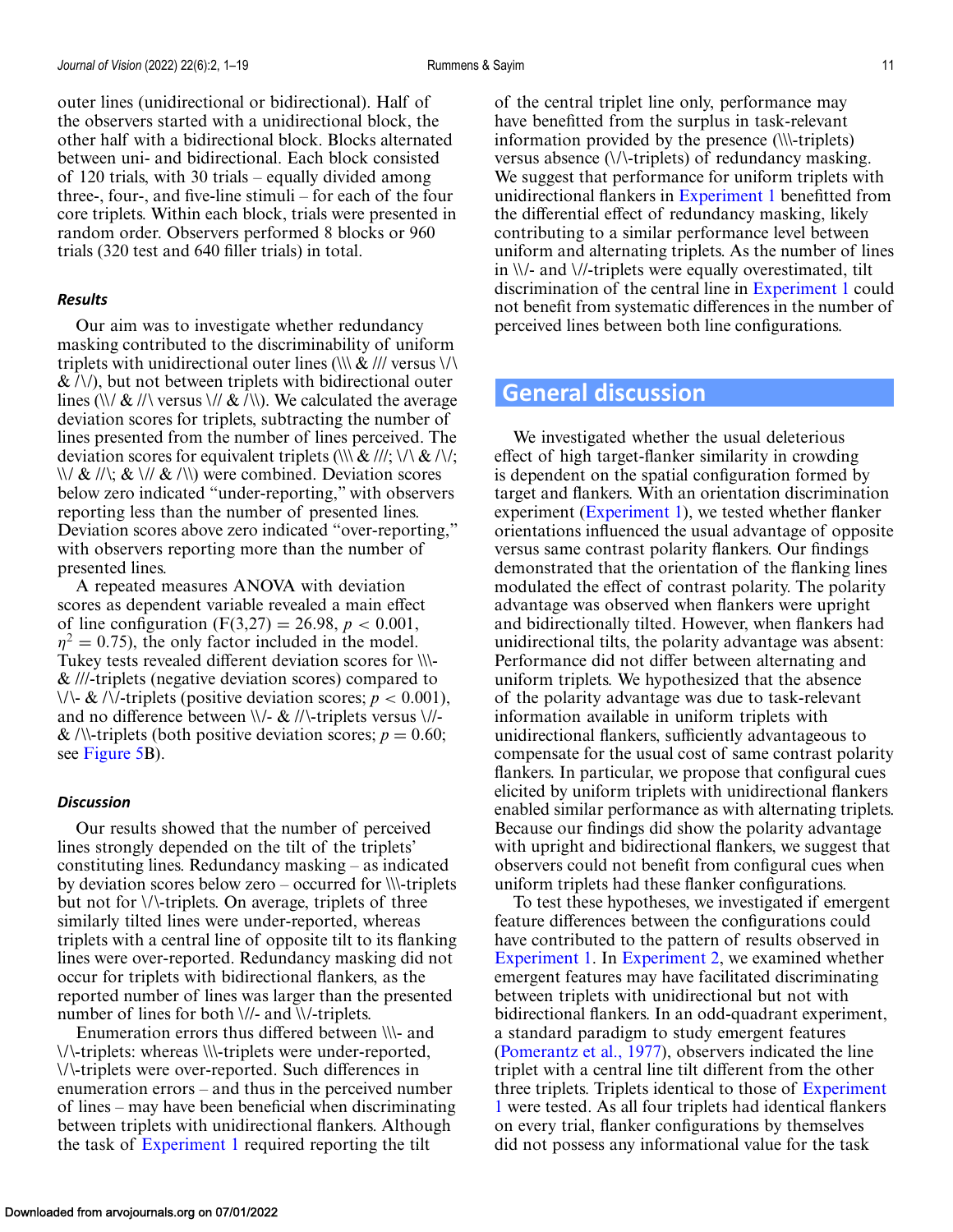at hand. The better discrimination between triplets with unidirectional flankers than between single lines indicated a clear configural superiority effect: emergent features elicited by the target and flankers benefitted performance. With bidirectional flankers, there was no configural superiority effect. Performance was not better with than without flankers, showing no benefit of emergent features. Hence, emergent features seemed to affect performance when discriminating between triplets with unidirectional flankers but not with bidirectional flankers.

In [Experiment 3,](#page-8-0) with an enumeration task, we investigated whether redundancy masking may have contributed to the good performance for uniform triplets with unidirectional flankers in Experiment [1. Observers were presented with three to five black](#page-3-0) tilted lines, and had to report the number of lines. We were particularly interested in how redundancy masking affected the enumeration of uniform triplets with uni- and bidirectional flankers, identical to the stimuli used in [Experiment 1.](#page-3-0) Our findings showed that redundancy masking – as indicated by under-reporting the number of lines – occurred for triplets of lines with similar tilts (\\\- and ///-triplets) but not for triplets containing opposite line tilts. Redundancy masking thus differentially affected triplets with unidirectional flankers: triplets of similarly tilted lines were under-reported, whereas triplets with a central line of opposite tilt to both its flanking lines were over-reported. With bidirectional flankers, redundancy masking did not affect performance, as both \\/- and \//-triplets were over-reported. Taken together, we propose that redundancy masking as well as emergent features provided additional task-relevant information when discriminating between uniform triplets with unidirectional flankers, enabling similar performance in uniform and alternating triplets with unidirectional flankers in [Experiment 1.](#page-3-0)

In [Experiment 1,](#page-3-0) for triplets with upright flankers, thresholds were clearly higher in the uniform condition than in the alternating condition. This finding replicated the usual advantage for conditions in which the flankers differed from the target compared to flankers similar to the target (e.g. [Kooi et al., 1994;](#page-16-0) Manassi et al., 2012; [Nazir, 1992;](#page-16-0) [Põder, 2007;](#page-16-0) [Sayim et al., 2008a\)](#page-16-0). In particular, the results replicated the "polarity advantage" – flankers of opposite contrast polarity than the target interfered less with target discrimination than flankers of the same contrast polarity. The polarity advantage has been reported for various stimuli, including verniers [\(Sayim et al., 2008a\)](#page-17-0), rotated Ts [\(Chakravarthi & Cavanagh, 2007;](#page-15-0) Chung & Mansfield, 2009; [Kooi et al., 1994;](#page-16-0) [Rummens & Sayim, 2021\)](#page-17-0), and letters [\(Rosen & Pelli, 2015;](#page-17-0) Rummens & Sayim, 2019; [Rummens & Sayim, 2021\). In a previous study,](#page-17-0) vernier targets were flanked by upright lines, resembling the tilted targets flanked by upright flankers used

here [\(Sayim et al., 2008a\)](#page-17-0). The results were similar in the two studies: better offset discrimination of a vernier with opposite than with same contrast polarity flankers [\(Sayim et al., 2008a\)](#page-17-0), and better orientation discrimination when upright flanking lines were of opposite contrast compared to same contrast polarity (present experiment). The same pattern of results was found when similar stimuli varied in color (red and green), in foveal [\(Sayim et al., 2008a\)](#page-17-0) and peripheral [\(Manassi et al., 2012\)](#page-16-0) vision. Hence, the effect of contrast polarity was as expected when flankers were upright: the orientation of a crowded line was better recognized with opposite compared to same contrast polarity flankers.

The polarity advantage was also revealed when flankers were bidirectional. However, the overall performance level in the bidirectional and upright condition differed greatly: tilt discrimination was much worse with bidirectional compared to upright flankers. In the uniform condition, thresholds were nearly twice as high for bidirectional as for upright flankers, and in the alternating condition, more than twice as high. In both conditions (upright and bidirectional), the *absolute* polarity advantage was comparable – thresholds were about 6 degrees lower with alternating than with uniform flankers. Consequently, the *relative* polarity advantage differed markedly: While thresholds for triplets with upright flankers were about half as high in the alternating condition compared to the uniform condition, the relative improvement in the bidirectional condition was only about 25 percent. In the bidirectional condition, the opposite contrast polarity of the flankers was clearly not sufficient to reduce thresholds to the same level as with upright flankers. Spatial factors that were counteracted only to a limited degree by opposite polarity flankers must underlie the still relatively poor performance with bidirectional flankers in the alternating condition.

The overall performance with unidirectional flankers was best, with thresholds in the uniform and alternating condition similarly low (7.14 and 8.31 degrees, respectively). Performance in the alternating condition here was similar as in the alternating condition with upright flankers. This result was not surprising and well in line with what would be expected if the polarity advantage did not strongly interact with orientation cues of the flankers. However, in contrast to upright flankers, thresholds were similarly low with uniform as with alternating contrast polarity in the unidirectional condition. Like the overall bad performance with bidirectional flankers, the high performance with uniform, unidirectional flankers must be due to (facilitating) spatial factors. If spatial factors and contrast polarity independently modulated performance, one prediction would be that their effects add up (as long as there were no ceiling or floor effects). Hence, performance with unidirectional flankers would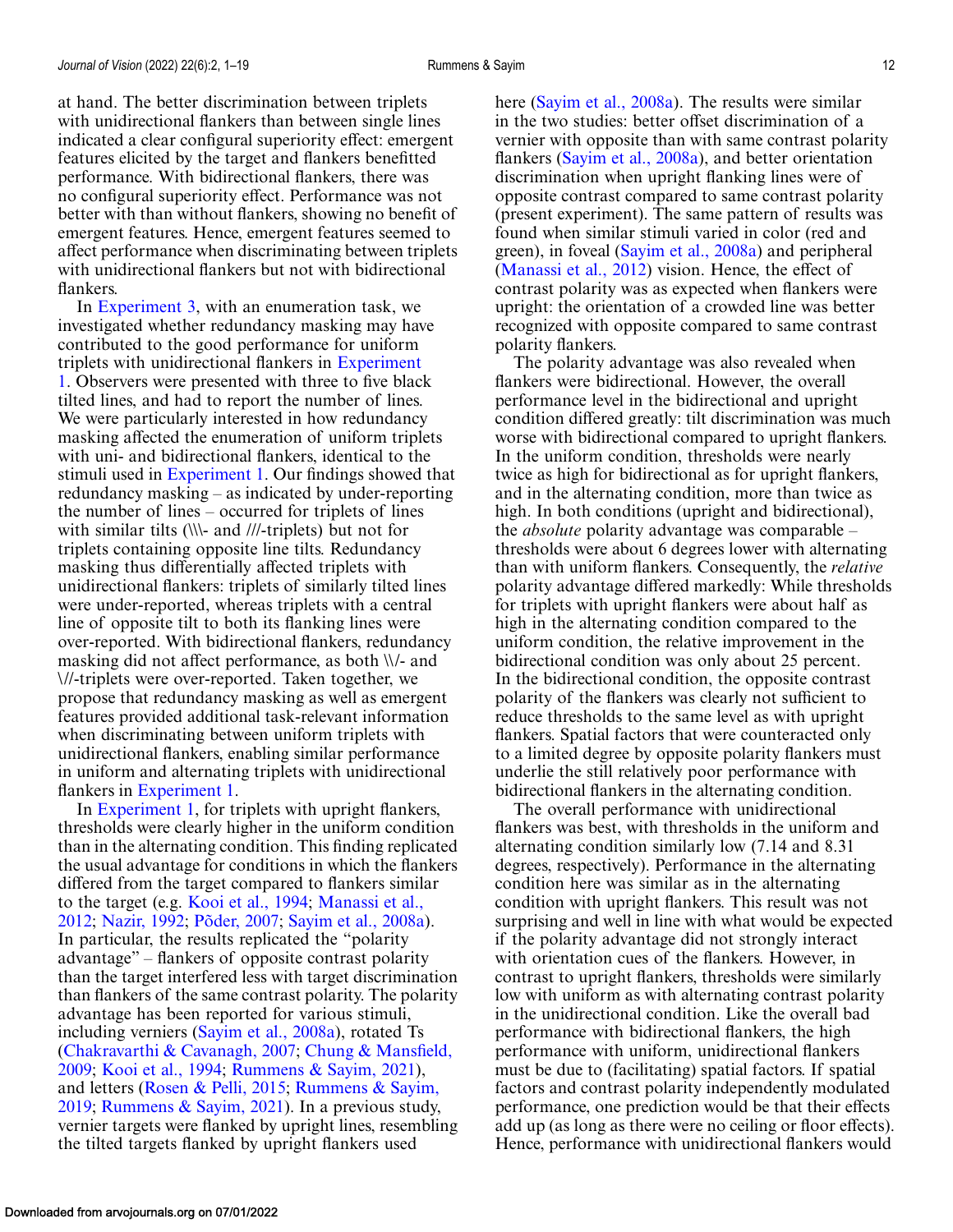be expected to improve when the target was flanked by opposite instead of same contrast polarity flankers. However, this was not what we found. Instead, it seems that the spatial factors that improved performance with unidirectional compared to upright flankers were only helpful when the target and the flankers were of the same contrast polarity. Alternatively, opposite contrast polarity flankers simply may not have improved performance compared to the same contrast polarity flankers because of a ceiling effect. However, because unflanked performance showed that there was still a large margin for improvement, we can exclude that the absence of the polarity advantage was due to ceiling performance.

The good performance for uniform triplets with unidirectional flankers assumes excellent tilt discrimination both when all lines had the same tilt direction as well as when the central line tilt was opposite to its flankers. Good performance for the central item of three tilted, parallel items has been shown before, with near perfect tilt discrimination of [Gabors \(](#page-17-0)[Petrov & Popple, 2007](#page-16-0)[\) and lines \(Rummens](#page-17-0) & Sayim, 2021). An important factor for the good performance with \\\- and ///-triplets may well be display uniformity, which has been identified as a source of task-relevant information strong enough to counteract [the usual cost of high target-flanker similarity \(Melnik,](#page-16-0) Coates, & Sayim, 2020). Furthermore, the good performance for \/\- and /\/-triplets might be attributed to the absence of tilt uniformity that is easily detectable: when a crowded noise patch was replaced by a tilted Gabor, the change went unnoticed only when the tilt was similar but not when dissimilar to the tilt of the flanking Gabors [\(Greenwood, Bex, & Dakin, 2010\)](#page-15-0). At the same time, the low thresholds for triplets with targets tilted in the opposite direction from the flankers  $(\sqrt{\sqrt{2}})$  and  $(\sqrt{\sqrt{2}})$ -triplets) are seemingly at odds with previous findings of poor performance in similar configurations [\(Petrov & Popple, 2007;](#page-16-0) [Rummens & Sayim, 2021\)](#page-17-0). For example, when observers reported the central item of a line triplet, performance was worse for \/\- and  $\frac{N}{t}$ -triplets than for all other configurations (Rummens) [& Sayim, 2021\). However, unlike the present experiment](#page-17-0) where flanker tilts were kept constant within blocks, [they were randomized in the previous study \(Rummens](#page-17-0) & Sayim, 2021; see also [Petrov & Popple, 2007\)](#page-16-0). Thus, with flankers of fixed orientation and only two response alternatives, the absence of the \\\- or ///-triplet seemed sufficient to infer that the target line was of opposite tilt to its flankers, explaining the different performances for  $\setminus \setminus$  and  $\setminus \setminus$ -triplets between these studies. Hence, tilt uniformity – and the absence of uniformity – may have provided strong configural cues that could be used to help target discrimination in uniform triplets with unidirectional flankers.

In [Experiment 2,](#page-6-0) we investigated whether emergent features could explain the advantage of uniform tilts

(present versus absent) for target discrimination when all lines were of the same contrast polarity. An emergent feature refers to the salient property of a spatial configuration resulting from the combination of basic features [\(Pomerantz & Cragin, 2014\)](#page-17-0). Previous studies have already shown that specific line configurations may elicit emergent features such as parallelism or [collinearity \(Pomerantz, Chapman, Flynn, Noe, &](#page-17-0) Yingxue, 2017; [Stupina, 2011\)](#page-17-0). Crucially, the basic features themselves are perceived less promptly than the emergent configurations. Such configural superiority generally facilitates the identification of its constituting parts, as a tilted line was better identified when part of an organized object than within a less coherent context [\(Weisstein & Harris, 1974\)](#page-17-0). Similarly, determining which of four lines had a different tilt compared to three other identical lines was facilitated when the addition of a non-informative line created four-line pairs, of which three were parallel and one non-parallel [\(or vice versa\) \(Pomerantz, Chapman, Flynn, Noe, &](#page-17-0) Yingxue, 2017). These findings are well in line with the results of [Experiment 2,](#page-6-0) showing a configural superiority effect for three-line configurations with unidirectional flankers. Specifically, discrimination between line tilts was superior when flankers were unidirectional compared to when flankers were absent. Because triplets with unidirectional flankers consisted either of all lines similarly tilted or of neighboring lines with opposite tilts, the presence versus absence of the emergent feature of parallelism seems to have facilitated discrimination, yielding better performance than with single lines. By contrast, emergent features did not benefit the discrimination between triplets with bidirectional flankers, as performance did not improve compared to single lines. Hence, configural cues – in particular the presence or absence of parallelism – induced by a task-irrelevant context can strongly benefit discriminating between single line tilts.

In [Experiment 3,](#page-8-0) we examined whether redundancy masking – in addition to emergent features – may have enhanced the discrimination between uniform \\\- and \/\-triplets, contributing to the low thresholds with unidirectional flankers in [Experiment 1.](#page-3-0) Redundancy masking has been shown to strongly alter the perception of highly uniform stimuli [\(Sayim & Taylor, 2019;](#page-17-0) [Yildirim, Coates, & Sayim, 2019;](#page-18-0) Yildirim, Coates, & Sayim, 2020; [Yildirim, Coates, & Sayim, 2021\).](#page-18-0) For example, when presented with three identical lines, observers frequently reported only two lines. Regularity, for instance in spacing, has been shown to strongly modulate redundancy masking, with irregular compared to regular spacing yielding less [\(or no\) redundancy masking \(Yildirim, Coates, &](#page-18-0) Sayim, 2020). The results of [Experiment 3](#page-8-0) revealed a similar dependence of redundancy masking on regularity in line tilts. Redundancy masking occurred only in triplets with uniformly tilted lines but not in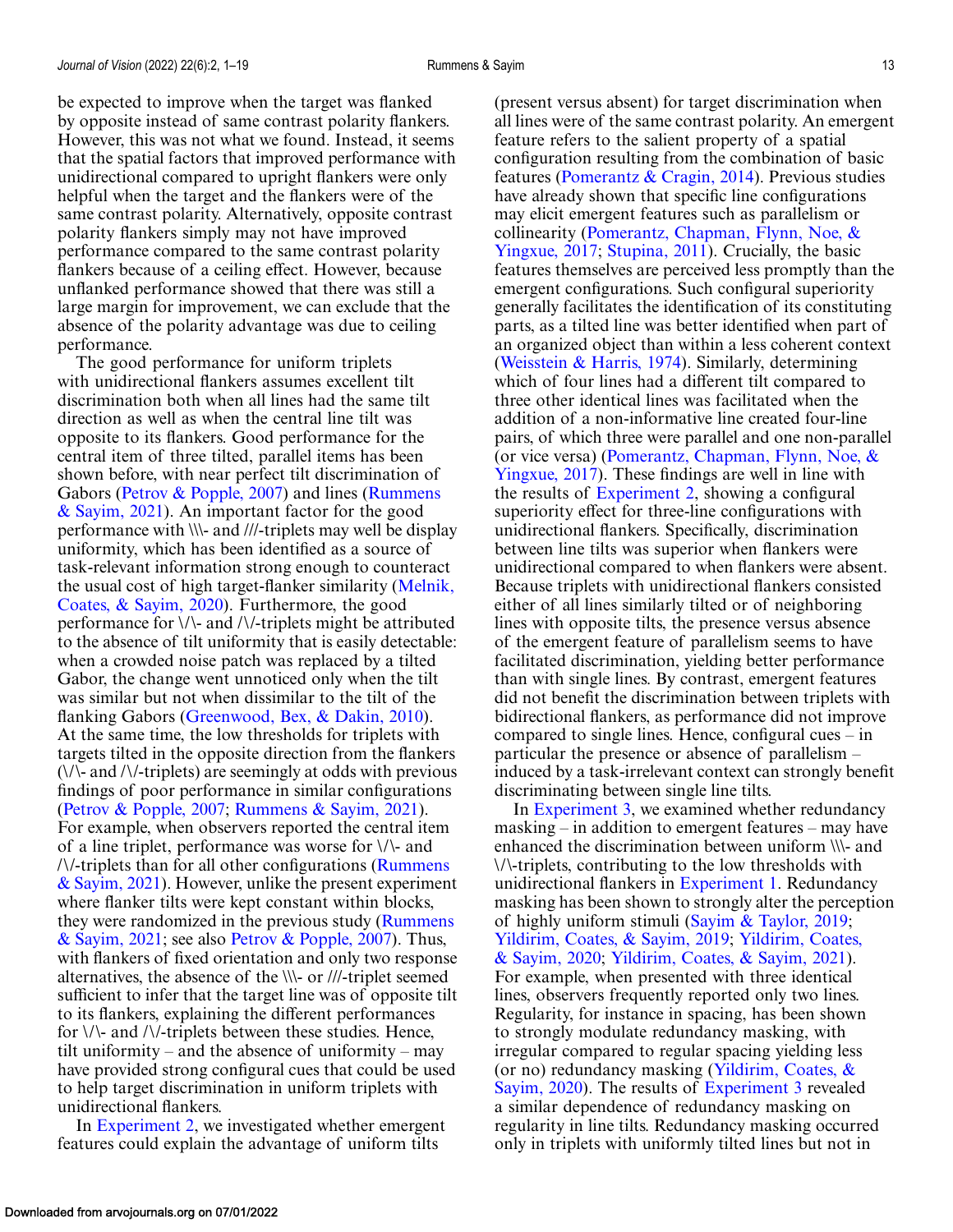triplets containing lines of opposite tilt: observers frequently under-reported the number of lines in the repeating pattern of \\\- and ///-triplets, while the less repetitive  $\setminus \setminus$  and  $\setminus \setminus$ -triplets were over-reported. This difference in the perceived number of lines may have been a strong cue that facilitated the discrimination between uniform triplets with unidirectional flankers: perceiving two versus three lines could have been a systematic confound used to decide on the target tilt. Moreover, redundancy masking has been shown to go hand in hand with a compression of space where the perceived spacing between lines is changed (Yildirim, [Coates, & Sayim, 2019\), possibly further contributing](#page-18-0) to high performance in discriminating between \\\ and \/\-triplets. Because both line configurations with bidirectional flankers were similarly over-reported, discrimination could not benefit from any cues provided by redundancy masking. Based on the results of [Experiments 2](#page-6-0) and [3,](#page-8-0) we propose that emergent features and redundancy masking provided observers with cues benefitting the discrimination between triplets with unidirectional flankers but not with bidirectional flankers.

In [Experiment 1,](#page-3-0) we showed that flanker tilts strongly modulated crowding: Thresholds were highest with bidirectional flankers, and substantially lower for upright and unidirectional flankers. Here, we discuss whether these findings can be explained by prominent accounts of crowding. A simple pooling account of crowding would predict that the perception of the target tilt would result from an averaging process with the flankers (e.g. [Greenwood, Bex, & Dakin, 2010;](#page-15-0) [Parkes, Lund, Angelucci, Solomon, & Morgan, 2001\)](#page-16-0). With upright and bidirectional flankers both averaging to zero, interference by upright and bidirectional tilts should thus result in similar performance levels. However, the mean threshold for uniform triplets with upright flankers was 11.94 degrees, while almost double (22.57 degrees) with bidirectional flankers (+20 and −20 degrees, respectively). Simple pooling can thus not account for the strongly divergent thresholds for upright and bidirectional flankers. Furthermore, it remains to be tested whether more complex pooling models, such as the Texture Tiling Model ("TTM"; [Balas, Nakano, & Rosenholtz, 2009](#page-15-0)[;](#page-16-0) Keshvari & Rosenholtz, 2016; Rosenholtz, Yu, & Keshvari, [2019\) would adequately capture the current resu](#page-17-0)lts. Consistent with the similarity rule, TTM has been suggested to provide a better representation of a tilted line when flankers have a dissimilar compared to a similar orientation [\(Rosenholtz, Yu, & Keshvari, 2019\)](#page-17-0). In [Experiment 1,](#page-3-0) with only two response alternatives, the difference in representational quality may have facilitated discriminating between uniform triplets with unidirectional flankers, as \\\-triplets would be characterized by a worse representation of the central line and \/\-triplets by a better representation. Both

for triplets with upright (|\| versus |/|) and bidirectional flankers (e.g. \\/ versus \//), no systematic differences in the representation of the central line would be expected. Although TTM could thus well predict the results of [Experiment 1,](#page-3-0) there are some factors that may render TTM inadequate. In the current study, we proposed that the differential effect of redundancy masking may have facilitated discriminating between uniform triplets with unidirectional flankers. However, TTM does not seem to produce redundancy masking. For instance, when presented with three identical letters I, the output of [TTM clearly preserves three Is \(Keshvari & Rosenholtz,](#page-16-0) 2016). Similarly, most often three Ts were preserved when creating mongrels of a T-trigram [\(Block, 2013\)](#page-15-0). Therefore, it seems unlikely that TTM would predict redundancy masking to occur with uniform \\\- or ///-triplets, a stimulus that is highly similar to three repeating letters I. Furthermore, Bornet et al. (2021) recently highlighted another important limitation of TTM, namely its limited capability for capturing grouping cues. Such grouping cues (and how these interact) seem of utmost importance for explaining the current results.

Other accounts have proposed a prominent role for [attention in crowding \(He, Cavanagh, & Intriligator,](#page-16-0) 1996; [Intriligator & Cavanagh, 2001\)](#page-16-0), with limited attentional resolution impairing target individuation [when flankers are at closer than critical spacing.](#page-16-0) Petrov and Popple (2007) suggested that only the pre-attentive feature contrast is preserved, while other information is lost during subsequent pooling of features within the attentional region. In their study, observers were instructed to report the tilts of three Gabors, with each having a left- or rightward tilt. A larger amount of confusion errors was revealed between triplets that contained the same compared to a different number of orientation contrasts (OCs; relative to the more outward element), suggesting that the number of OCs was available to observers. In the current study, OC may account for better performance when uniform triplets had unidirectional compared to both upright and bidirectional flankers. Indeed, discriminating between  $\|\cdot\|$ -or ///-triplets (no OC) versus  $\|\cdot\|$ -or / $\|\cdot\|$ -triplets (two OCs) should be relatively easy, as the mere detection of an OC would be sufficient to infer the target tilt. Triplets with bidirectional flankers  $(\mathcal{N})$  and  $\mathcal{N}$ ; each with one OC) or upright flankers ( $\|\$  and  $\|$ ; each with two OCs) both share the same number of OCs, and should be less easily discriminated. Indeed, we observed worse performance for uniform triplets with bidirectional flankers compared to unidirectional flankers. However, performance for uniform triplets with upright flankers and with unidirectional flankers did not differ, suggesting that differences in the number of OCs cannot adequately capture the results for uniform triplets. With alternating triplets, the similar thresholds for unidirectional  $(\mathcal{X})$  and  $\mathcal{Y}$ -triplets: zero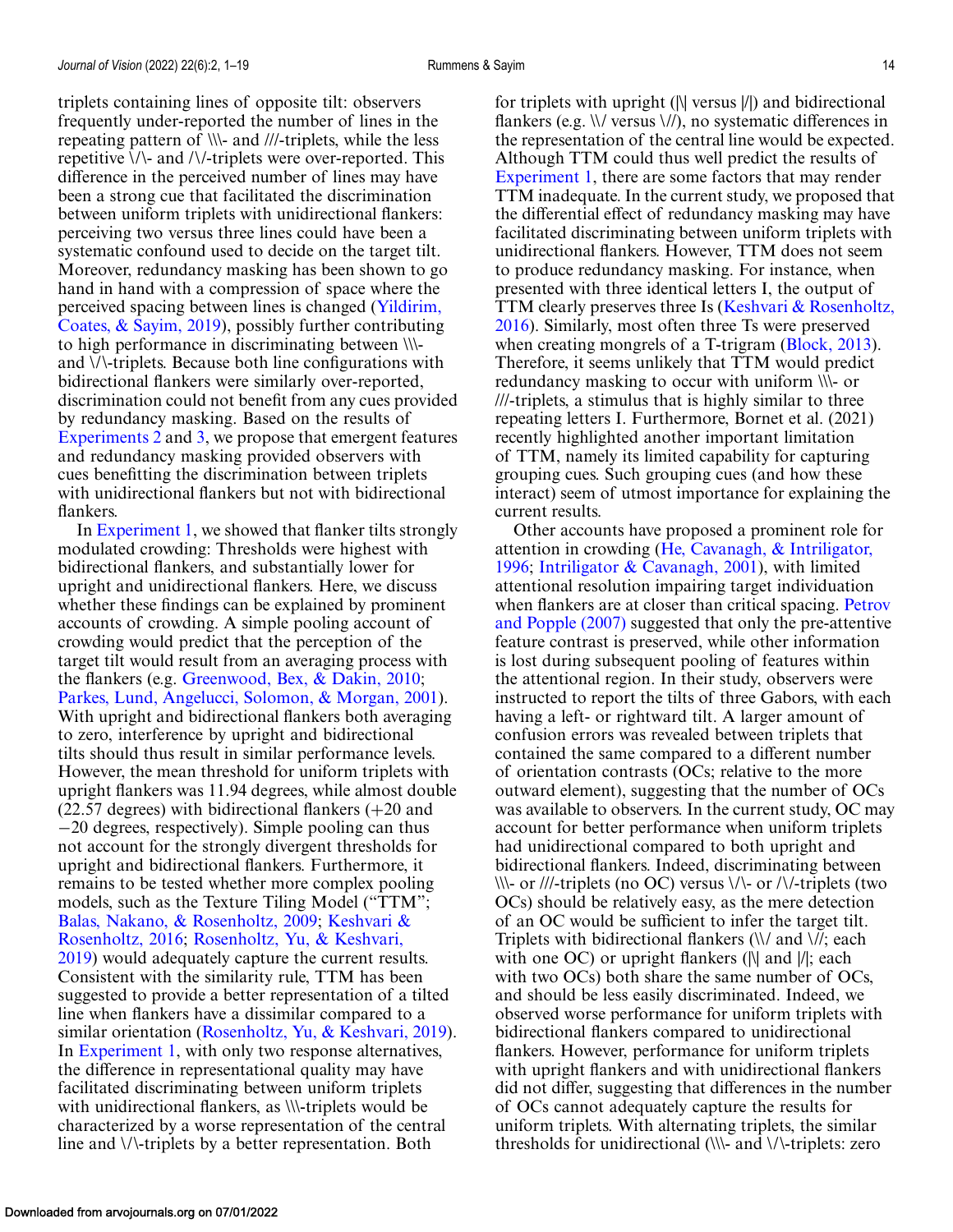versus two OCs) and upright flanker tilts (|\|- and |/|-triplets: both two OCs) suggested that OC was not predictive for performance with alternating triplets either. Furthermore, the number of feature contrasts in contrast polarity cannot account for the performance for alternating triplets. For all flanker configurations, adjacent lines in uniform versus alternating triplets were characterized by, respectively, zero and two alternations in contrast polarity. Therefore, if feature contrast predicted performance, contrast polarity would be expected to similarly affect all flanker configurations. Instead, we observed that the effect of contrast polarity depended on flanker tilt. Not only did the *relative* polarity advantage differ between upright and bidirectional flankers, the polarity advantage was even completely absent when flankers were unidirectional. Hence, contrast polarity and flanker tilt interactively determined performance. A simple additive combination of the effects of feature contrasts in separate dimensions cannot fully capture our results.

In crowding, flanker features are usually taskirrelevant and their integration detrimental. Any sufficient decrease of target-flanker integration would therefore be expected to benefit performance. Yet, the absence of the polarity advantage in uniform triplets with unidirectional flankers shown here suggests otherwise: the integration of flanker tilts seems to have benefitted performance to the extent that performance for alternating triplets was matched. Despite the task-irrelevancy of the flankers in the current study, high target-flanker similarity helped when flankers were unidirectional, and enabled a similar performance for uniform and alternating triplets. Our results suggest that the spatial configuration of uniform triplets with unidirectional flankers was informative on the tilt of the central target line, with the effects of emergent features and redundancy masking likely providing potent cues to override the similarity rule. When the triplets with unidirectional flankers consisted of alternating polarity lines, the reduction of stimulus uniformity in alternating compared to uniform triplets seems to have diminished the effect of emergent features. Emergent features, grouping, and Gestalts have been proposed to be strongly related: when elements group into a Gestalt and new features emerge, these features are perceived more promptly than its constituent basic features [\(Pomerantz & Cragin, 2014\)](#page-17-0). The smaller configural superiority effect in the alternating compared to the uniform condition, as revealed in [Experiment 2,](#page-6-0) seems to suggest that contrast reversals may decrease the presence of emergent features and weaken the grouping of elements into a Gestalt. Contrast reversals might therefore underlie the often-revealed worse identification of complex configurations when their uniformity is disrupted than when intact. Previous

studies already suggested that the Gestalt is preserved when all parts have the same contrast polarity, but often appears qualitatively different when parts differ in contrast polarity. For instance, a convex target among concave distractors was detected more slowly when consisting of opposite versus same contrast polarity lines [\(Elder & Zucker, 1993;](#page-15-0) see Goldfarb & [Treisman, 2011, for costs of disrupting uniformity by](#page-15-0) color). Furthermore, search efficiency was similarly low when target and distractors were closed configurations of alternating polarity lines compared to open configurations, suggesting that perceptual closure was likely reduced for configurations with contrast-reversing contours. Similar costs of disrupted uniformity were revealed in word recognition, with worse identification of a peripheral word when word segments alternated in contrast polarity than when all word [segments had the same contrast polarity \(Rummens](#page-17-0) & Sayim, 2019, see [Pinna & Deiana, 2018,](#page-16-0) for costs of disrupting word uniformity by color). Hence, contrast reversals may have weakened the configural cues provided by triplets with unidirectional flankers, possibly contributing to the absence of the polarity advantage for alternating triplets with unidirectional flankers.

In sum, our results demonstrated that both orientation and contrast polarity strongly modulated crowding. Performance could not be explained by combining the separate effects of the individual features, but was instead determined by the interaction between contrast polarity and flanker configuration. In particular, the polarity advantage differed in magnitude between bidirectional and upright flankers, and was eliminated with unidirectional flankers. The absence of the polarity advantage with unidirectional flankers suggested that, when triplet lines strongly grouped due to same contrast polarity, performance benefitted from a configural advantage that enabled a similar performance level as with opposite polarity flankers. Hence, strong grouping of the target with unidirectional flankers yielded high instead of the usual low performance. To explain the configural advantage, we attribute a pivotal role to redundancy masking and emergent features, as both factors seemed to enhance the availability of task-relevant information when flankers were unidirectional. Our findings show that compulsory integration of flanker and target features can either hurt or benefit performance, depending on task-relevant information provided by the spatial configuration. We propose that strong target-flanker grouping in crowding may benefit performance when target-relevant information emerges from target-flanker configurations.

*Keywords: Crowding, orientation discrimination, contextual modulation, contrast polarity, features*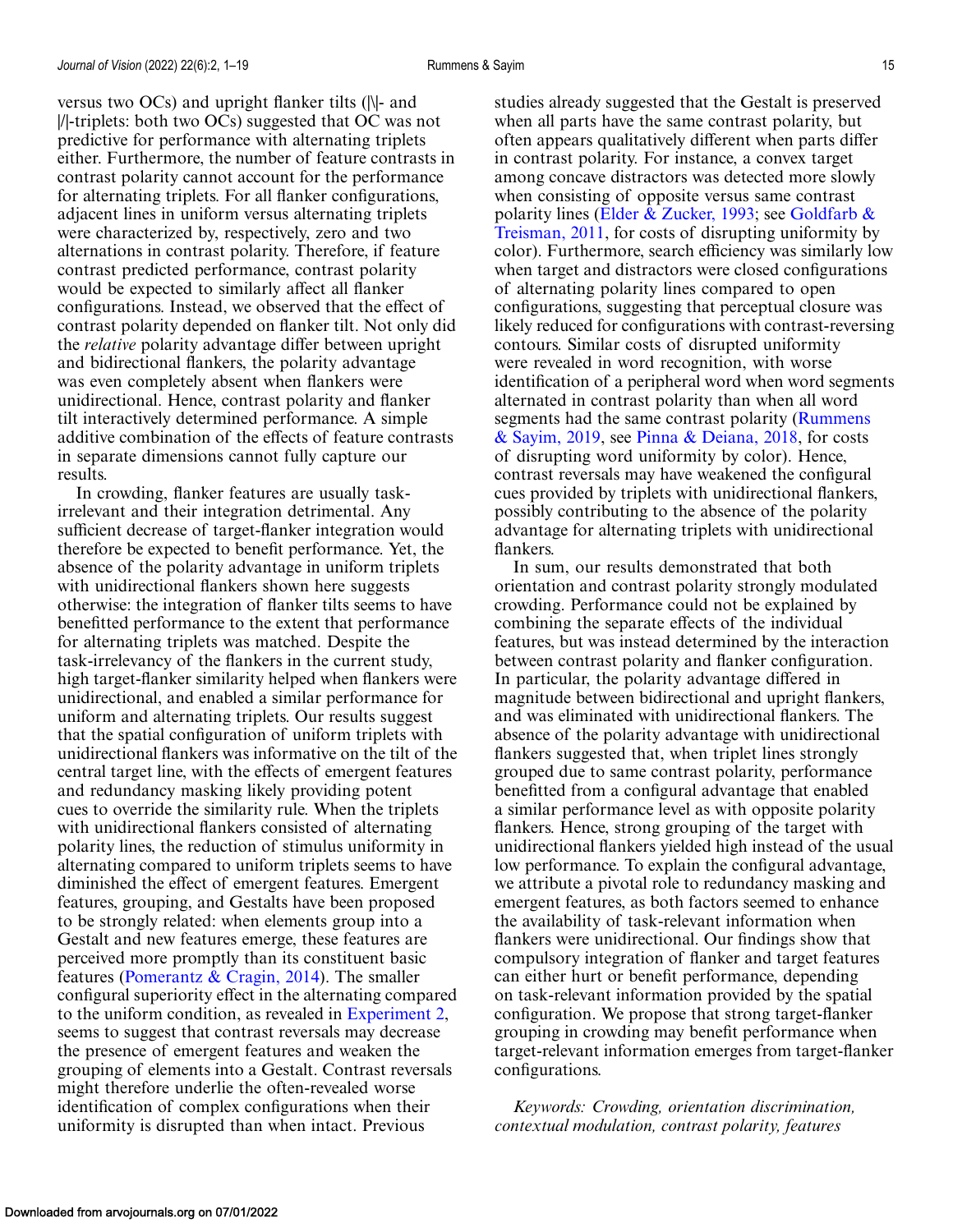# <span id="page-15-0"></span>**Acknowledgments**

Supported by the Swiss National Science Foundation (PP00P1\_163723 to Bilge Sayim).

Commercial relationships: none. Corresponding author: Koen Rummens. Email: koen.rummens@unibe.ch. Address: Institute of Psychology, Fabrikstrasse 8, 3012 Bern, Switzerland.

# **References**

- Andriessen, J. J., & Bouma, H. (1976). Eccentric vision: Adverse interactions between line segments. *Vision Research, 16*(1), 71–78.
- Astle, A. T., McGovern, D. P., & McGraw, P. V. (2014). Characterizing the role of disparity information in alleviating visual crowding. *Journal of Vision, 14*(6), 8.
- Balas, B., Nakano, L., & Rosenholtz, R. (2009). A summary-statistic representation in peripheral vision explains visual crowding. *Journal of Vision, 9*(12), 13–13.
- Banks, W. P., Larson, D. W., & Prinzmetal, W. (1979). Asymmetry of visual interference. *Perception & Psychophysics, 25*(6), 447–456.
- Banton, T., & Levi, D. M. (1993). Spatial localization of motion-defined and luminance-defined contours. *Vision Research, 33*(16), 2225–2237.
- Bernard, J. B., & Chung, S. T. (2011). The dependence of crowding on flanker complexity and target–flanker similarity. *Journal of Vision, 11*(8), 1.
- Block, N. (2013). Seeing and Windows of Integration: Seeing and Windows of Integration. *Thought: A Journal of Philosophy, 2*(1), 29–39.
- Bornet, A., Choung, O. H., Doerig, A., Whitney, D., Herzog, M. H., & Manassi, M. (2021). Global and high-level effects in crowding cannot be predicted by either high-dimensional pooling or target cueing. *Journal of Vision*, *21*(12), 10–10.
- Bouma, H. (1970). Interaction Effects in Parafoveal Letter Recognition. *Nature, 226*(5241), 177–178.
- Carrasco, M., Evert, D. L., Chang, I., & Katz, S. M. (1995). The eccentricity effect: Target eccentricity affects performance on conjunction searches. *Perception & Psychophysics, 57*(8), 1241–1261.
- Chakravarthi, R., & Cavanagh, P. (2007). Temporal properties of the polarity advantage effect in crowding. *Journal of Vision, 7*(2), 11.
- Choung, O.-H., Bornet, A., Doerig, A., & Herzog, M. H. (2021). Dissecting (un)crowding. *Journal of Vision, 21*(10), 10.
- Chung, S. T. (2010). Detection and identification of crowded mirror-image letters in normal peripheral vision. *Vision Research, 50*(3), 337–345.
- Chung, S. T. L., Levi, D. M., & Legge, G. E. (2001). Spatial-frequency and contrast properties of crowding. *Vision Research, 41*(14), 1833–1850.
- Chung, S. T. L., & Mansfield, J. S. (2009). Contrast polarity differences reduce crowding but do not benefit reading performance in peripheral vision. *Vision Research, 49*(23), 2782–2789.
- Claessens, P. M., & Wagemans, J. (2005). Perceptual grouping in Gabor lattices: Proximity and alignment. *Perception & Psychophysics, 67*(8), 1446–1459.
- Coates, D. R., Bernard, J.-B., & Chung, S. T. L. (2019). Feature contingencies when reading letter strings. *Vision Research, 156*, 84–95.
- Coates, D. R., Chin, J. M., & Chung, S. T. (2013). Factors affecting crowded acuity: Eccentricity and contrast. *Optometry and Vision Science: Official Publication of the American Academy of Optometry, 90*(7), 628–638.
- Coates, D. R., Levi, D. M., Touch, P., & Sabesan, R. (2018). Foveal Crowding Resolved. *Scientific Reports, 8*(1), 9177.
- Coates, D. R., Ludowici, C. J., & Chung, S. T. (2021). The generality of the critical spacing for crowded optotypes: From Bouma to the 21st century. *Journal of Vision, 21*(11), 18.
- Doerig, A., Bornet, A., Rosenholtz, R., Francis, G., Clarke, A. M., & Herzog, M. H. (2019). Beyond Bouma's window: How to explain global aspects of crowding? *PLoS Computational Biology, 15*(5), e1006580.
- Elder, J., & Zucker, S. (1993). The effect of contour closure on the rapid discrimination of twodimensional shapes. *Vision Research, 33*(7), 981–991.
- Gheri, C., Morgan, M. J., & Solomon, J. A. (2007). The Relationship between Search Efficiency and Crowding. *Perception, 36*(12), 1779–1787.
- Goldfarb, L., & Treisman, A. (2011). Does a color difference between parts impair the perception of a whole? A similarity between simultanagnosia patients and healthy observers. *Psychonomic Bulletin & Review, 18*(5), 877.
- Greenwood, J. A., Bex, P. J., & Dakin, S. C. (2010). Crowding Changes Appearance. *Current Biology, 20*(6), 496–501.
- Greenwood, J. A., & Parsons, M. J. (2020). Dissociable effects of visual crowding on the perception of color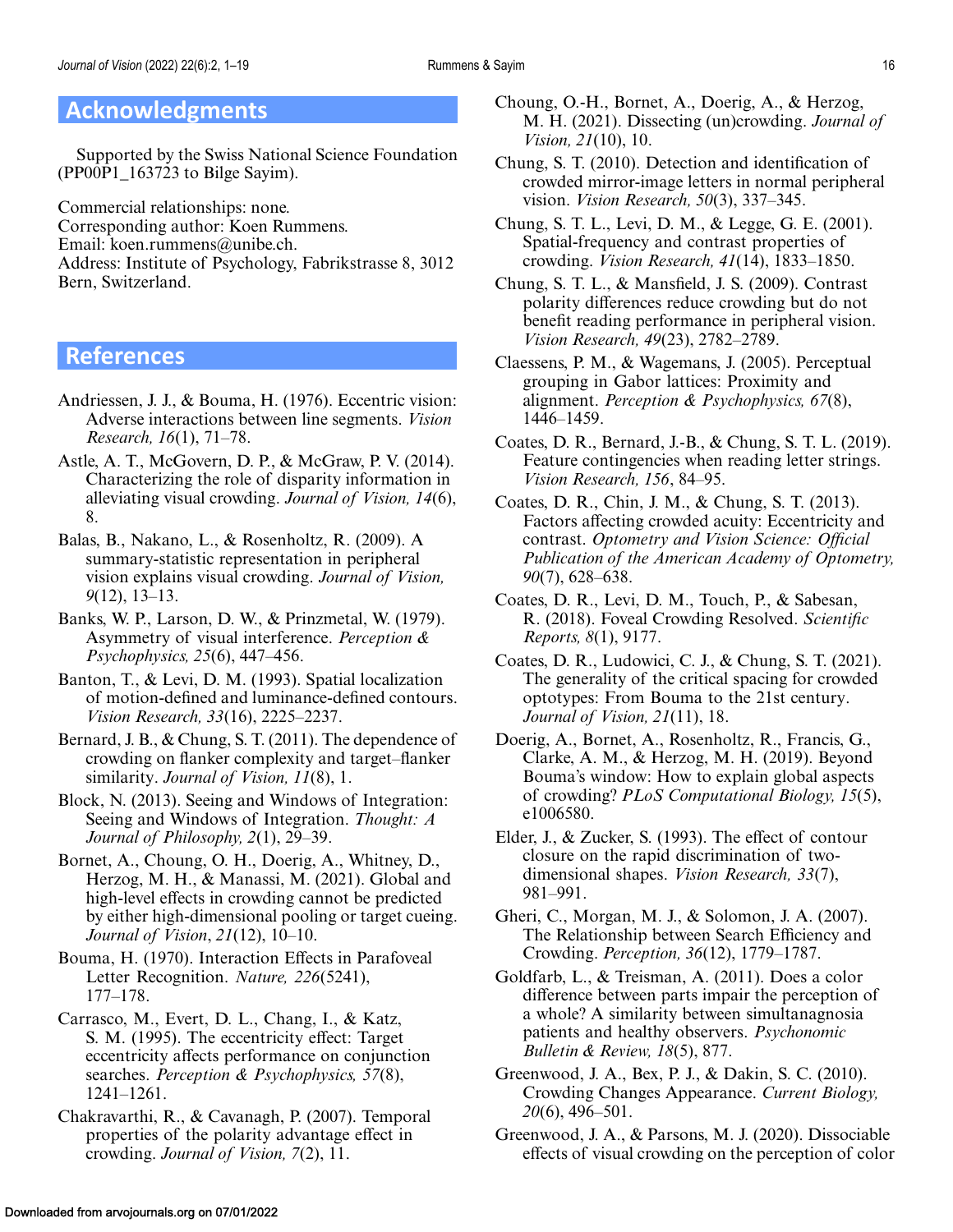<span id="page-16-0"></span>and motion. *Proceedings of the National Academy of Sciences, 117*(14), 8196–8202.

- Hariharan, S., Levi, D. M., & Klein, S. A. (2005). "Crowding" in normal and amblyopic vision assessed with Gaussian and Gabor C's. *Vision Research, 45*(5), 617–633.
- He, D., Wang, Y., & Fang, F. (2019). The Critical Role of V2 Population Receptive Fields in Visual Orientation Crowding. *Current Biology, 29*(13), 2229–2236.e3.
- He, S., Cavanagh, P., & Intriligator, J. (1996). Attentional resolution and the locus of visual awareness. *Nature, 383*(6598), 334–337.
- Herzog, M. H., & Manassi, M. (2015). Uncorking the bottleneck of crowding: A fresh look at object recognition. *Current Opinion in Behavioral Sciences, 1*, 86–93.
- Herzog, M. H., Sayim, B., Chicherov, V., & Manassi, M. (2015). Crowding, grouping, and object recognition: A matter of appearance. *Journal of Vision, 15*(6), 5.
- Huckauf, A., & Heller, D. (2002). What various kinds of errors tell us about lateral masking effects. *Visual Cognition, 9*(7), 889–910.
- Huckauf, A., & Heller, D. (2004). On the relations between crowding and visual masking. *Perception & Psychophysics, 66*(4), 584–595.
- Intriligator, J., & Cavanagh, P. (2001). The Spatial Resolution of Visual Attention. *Cognitive Psychology, 43*(3), 171–216.
- Keshvari, S., & Rosenholtz, R. (2016). Pooling of continuous features provides a unifying account of crowding. *Journal of Vision, 16*(3), 39.
- Kooi, F., Toet, A., Tripathy, S., & Levi, D. (1994). The effect of similarity and duration on spatial interaction in peripheral vision. *Spatial Vision, 8*, 255–279.
- Kubovy, M., & van den Berg, M. (2008). The whole is equal to the sum of its parts: A probabilistic model of grouping by proximity and similarity in regular patterns. *Psychological Review, 115*(1), 131– 154.
- Levi, D. M. (2008). Crowding—An essential bottleneck for object recognition: A mini-review. *Vision Research, 48*(5), 635–654.
- Levi, D. M., Hariharan, S., & Klein, S. A. (2002). Suppressive and facilitatory spatial interactions in peripheral vision: Peripheral crowding is neither size invariant nor simple contrast masking. *Journal of Vision, 2*(2), 3.
- Livne, T., & Sagi, D. (2007). Configuration influence on crowding. *Journal of Vision, 7*(2), 4.
- Livne, T., & Sagi, D. (2010). How do flankers' relations affect crowding? *Journal of Vision, 10*(3), 1.
- Luce, R. D. (1991). *Response Times: Their Role in Inferring Elementary Mental Organization*. Cary, NC: Oxford University Press.
- Malania, M., Herzog, M. H., & Westheimer, G. (2007). Grouping of contextual elements that affect vernier thresholds. *Journal of Vision, 7*(2), 1.
- Manassi, M., Sayim, B., & Herzog, M. H. (2012). Grouping, pooling, and when bigger is better in visual crowding. *Journal of Vision, 12*(10), 13.
- Manassi, M., Sayim, B., & Herzog, M. H. (2013). When crowding of crowding leads to uncrowding. *Journal of Vision, 13*(13), 10.
- Melnik, N., Coates, D. R., & Sayim, B. (2018). Emergent features in the crowding zone: When target–flanker grouping surmounts crowding. *Journal of Vision, 18*(9), 19.
- Melnik, N., Coates, D. R., & Sayim, B. (2020). Emergent features break the rules of crowding. *Scientific Reports, 10*(1), 406.
- Nazir, T. A. (1992). Effects of lateral masking and spatial precueing on gap-resolution in central and peripheral vision. *Vision Research, 32*(4), 771–777.
- Parkes, L., Lund, J., Angelucci, A., Solomon, J. A., & Morgan, M. (2001). Compulsory averaging of crowded orientation signals in human vision. *Nature Neuroscience, 4*(7), 739–744.
- Peirce, J., Gray, J. R., Simpson, S., MacAskill, M., Höchenberger, R., Sogo, H., ... et al, . (2019). PsychoPy2: Experiments in behavior made easy. *Behavior Research Methods, 51*(1), 195–203.
- Pelli, D. G., Palomares, M., & Majaj, N. J. (2004). Crowding is unlike ordinary masking: Distinguishing feature integration from detection. *Journal of Vision, 4*(12), 12.
- Pelli, D. G., & Tillman, K. A. (2008). The uncrowded window of object recognition. *Nature Neuroscience, 11*(10), 1129–1135.
- Pelli, D. G., Tillman, K. A., Freeman, J., Su, M., Berger, T. D., & Majaj, N. J. (2007). Crowding and eccentricity determine reading rate. *Journal of Vision, 7*(2), 20.
- Petrov, Y., & Popple, A. V. (2007). Crowding is directed to the fovea and preserves only feature contrast. *Journal of Vision, 7*(2), 8.
- Pinna, B., & Deiana, K. (2018). On the Role of Color in Reading and Comprehension Tasks in Dyslexic Children and Adults. *I-Perception, 9*(3), 2041669518779098.
- Põder, E. (2007). Effect of colour pop-out on the recognition of letters in crowding conditions. *Psychological Research, 71*(6), 641–645.
- Põder, E., & Wagemans, J. (2007). Crowding with conjunctions of simple features. *Journal of Vision, 7*(2), 23.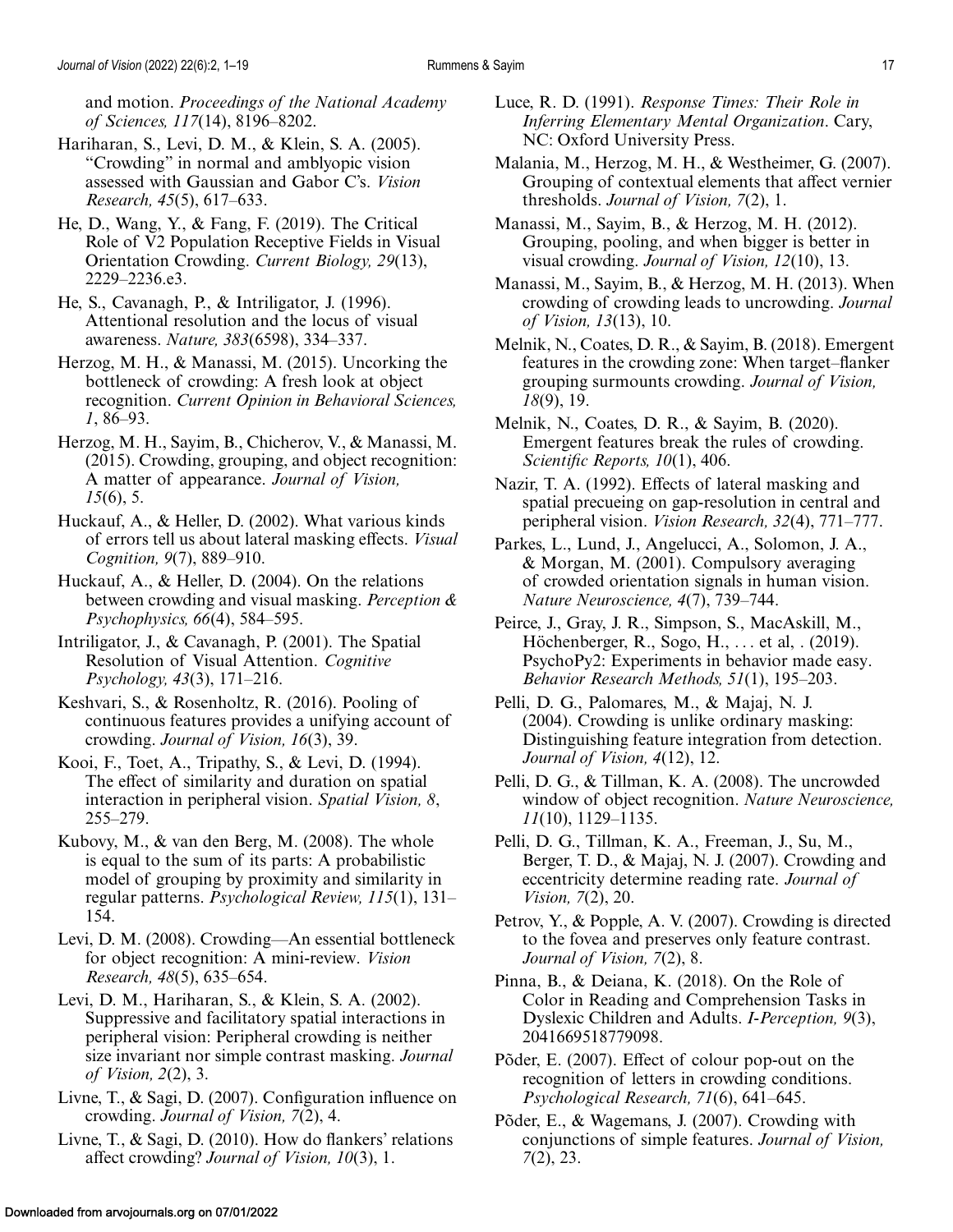- <span id="page-17-0"></span>Pomerantz, J., Chapman, C., Flynn, J., Noe, C., & Yingxue, T. (2017). Parallelism is an emergent feature not derived from the detection of individual line slopes. *Journal of Vision, 17*(10), 166.
- Pomerantz, J. R., & Cragin, A. I. (2014). *Emergent features and feature combination* (J. Wagemans, Ed.). Cary, NC: Oxford University Press.
- Pomerantz, J. R., Sager, L. C., & Stoever, R. J. (1977). Perception of wholes and of their component parts: Some configural superiority effects. *Journal of Experimental Psychology: Human Perception and Performance, 3*(3), 422–435.
- Reddy, L., & VanRullen, R. (2007). Spacing affects some but not all visual searches: Implications for theories of attention and crowding. *Journal of Vision, 7*(2), 3.
- Rosen, S., & Pelli, D. G. (2015). Crowding by a repeating pattern. *Journal of Vision, 15*(6), 10.
- Rosenholtz, R., Huang, J., Raj, A., Balas, B. J., & Ilie, L. (2012). A summary statistic representation in peripheral vision explains visual search. *Journal of Vision, 12*(4), 14.
- Rosenholtz, R., Yu, D., & Keshvari, S. (2019). Challenges to pooling models of crowding: Implications for visual mechanisms. *Journal of Vision, 19*(7), 15.
- Rummens, K., & Sayim, B. (2019). Disrupting uniformity: Feature contrasts that reduce crowding interfere with peripheral word recognition. *Vision Research, 161*, 25–35.
- Rummens, K., & Sayim, B. (2021). Broad attention uncovers benefits of stimulus uniformity in visual crowding. *Scientific Reports, 11*(1), 23976.
- Saarela, T. P., Sayim, B., Westheimer, G., & Herzog, M. H. (2009). Global stimulus configuration modulates crowding. *Journal of Vision, 9*(2), 5.
- Sayim, B., & Cavanagh, P. (2013). Grouping and Crowding Affect Target Appearance over Different Spatial Scales. *PLoS One, 8*(8), e71188.
- Sayim, B., Greenwood, J. A., & Cavanagh, P. (2014). Foveal target repetitions reduce crowding. *Journal of Vision, 14*(6), 4.
- Sayim, B., & Taylor, H. (2019). Letters Lost: Capturing Appearance in Crowded Peripheral Vision Reveals a New Kind of Masking. *Psychological Science, 30*(7), 1082–1086.
- Sayim, B., & Wagemans, J. (2017). Appearance changes and error characteristics in crowding revealed by drawings. *Journal of Vision, 17*(11), 8.
- Sayim, B., Westheimer, G., & Herzog, M. H. (Eds.). (2008a). Visual contextual modulation by figural grouping. *Presented at the 7th FENS: Forum of European Neuroscience*, Geneva, Switzerland, July 12–16, 2008. FENS Abstracts.
- Sayim, B., Westheimer, G., & Herzog, M. H. (2008b). Contrast polarity, chromaticity, and stereoscopic depth modulate contextual interactions in vernier acuity. *Journal of Vision, 8*(8), 12.
- Sayim, B., Westheimer, G., & Herzog, M. H. (2010). Gestalt Factors Modulate Basic Spatial Vision. *Psychological Science, 21*(5), 641–644.
- Sayim, B., Westheimer, G., & Herzog, M. H. (2011). Quantifying target conspicuity in contextual modulation by visual search. *Journal of Vision, 11*(1), 6.
- Scolari, M., Kohnen, A., Barton, B., & Awh, E. (2007). Spatial attention, preview, and popout: Which factors influence critical spacing in crowded displays? *Journal of Vision, 7*(2), 7.
- Solomon, J. A., Felisberti, F. M., & Morgan, M. J. (2004). Crowding and the tilt illusion: Toward a unified account. *Journal of Vision, 4*(6), 9.
- Strasburger, H., Harvey, L. O., & Rentschler, I. (1991). Contrast thresholds for identification of numeric characters in direct and eccentric view. *Perception & Psychophysics, 49*(6), 495–508.
- Stuart, J. A., & Burian, H. M. (1962). A Study of Separation Difficulty\*: Its Relationship to Visual Acuity in Normal and Amblyopic Eyes. *American Journal of Ophthalmology, 53*(3), 471–477.
- Stupina, A. I. (2011). *Perceptual Organization in Vision: Emergent Features in Two-Line Space* [Thesis, Rice University]. Retrieved from [https://scholarship.rice.edu/handle/1911/70456.](https://scholarship.rice.edu/handle/1911/70456)
- Taylor, H., & Sayim, B. (2020). Redundancy masking and the identity crowding debate. *Thought: A Journal of Philosophy, 9*(4), 257–265.
- Toet, A., & Levi, D. M. (1992). The two-dimensional shape of spatial interaction zones in the parafovea. *Vision Research, 32*(7), 1349–1357.
- Vlaskamp, B. N. S., & Hooge, I. Th. C. (2006). Crowding degrades saccadic search performance. *Vision Research, 46*(3), 417–425.
- Wallace, J. M., & Tjan, B. S. (2011). Object crowding. *Journal of Vision, 11*(6), 19.
- Watson, A. B., & Pelli, D. G. (1983). Quest: A Bayesian adaptive psychometric method. *Perception & Psychophysics, 33*(2), 113–120.
- Weisstein, N., & Harris, C. S. (1974). Visual Detection of Line Segments: An Object-Superiority Effect. *Science, 186*(4165), 752–755.
- Whitney, D., & Levi, D. M. (2011). Visual crowding: A fundamental limit on conscious perception and object recognition. *Trends in Cognitive Sciences, 15*(4), 160–168.
- Wilkinson, F., Wilson, H. R., & Ellemberg, D. (1997). Lateral interactions in peripherally viewed texture arrays. *JOSA A, 14*(9), 2057–2068.